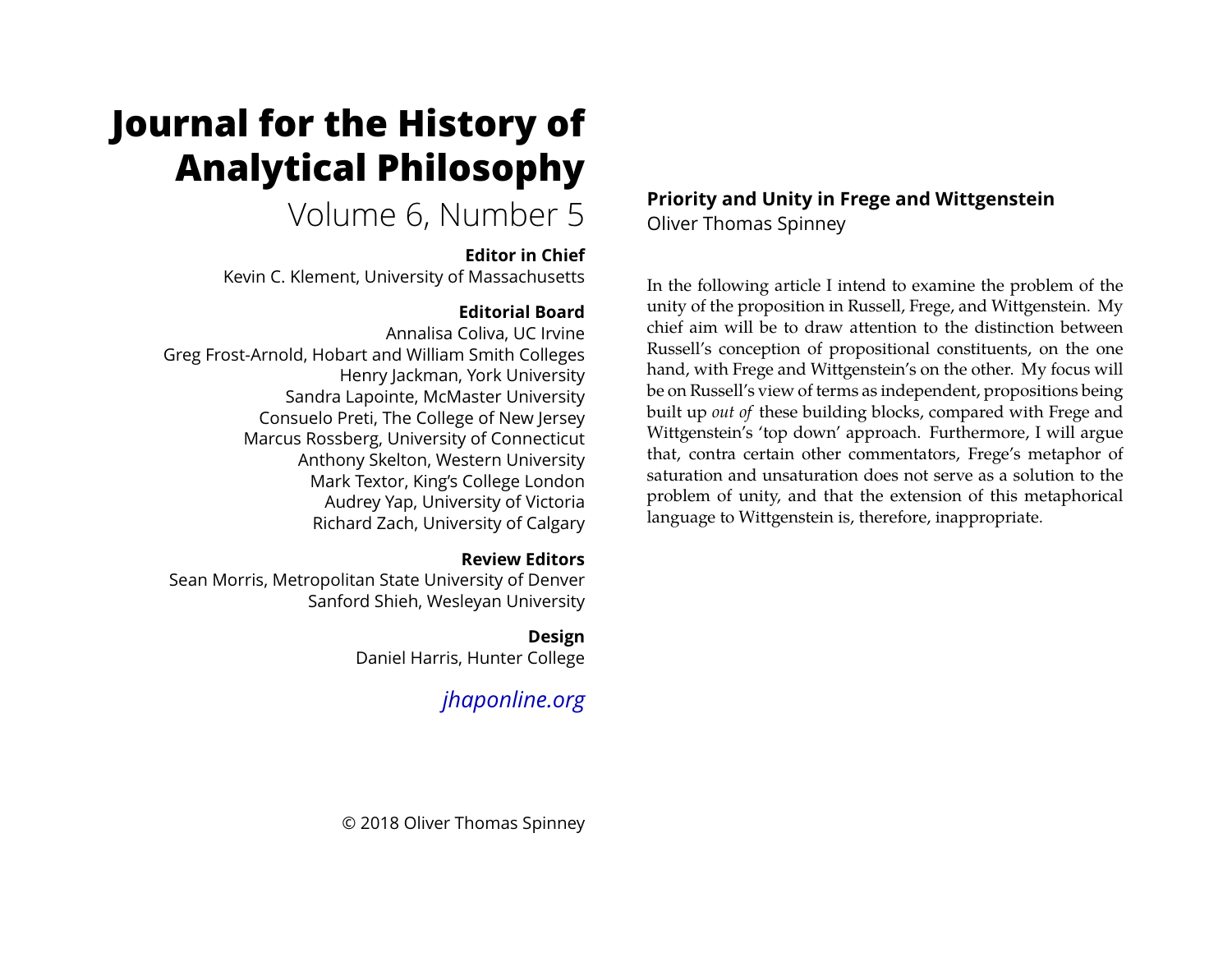## **Priority and Unity in Frege and Wittgenstein**

Oliver Thomas Spinney

#### **1. Introduction**

The problem of the unity of the proposition was both acute and chronic for Russell. In contrast, Frege and Wittgenstein did not suffer the problem at all. In this article I aim to explain how Frege and Wittgenstein avoided the problem of unity by examining the role of the 'context principle' in each of their works. In turn, I intend to demonstrate how Wittgenstein's construal of an object in the *Tractatus* is clearly indebted to Frege's context principle. My focus will be on the explanatory priority of wholes over parts. Constituents for both Frege and Wittgenstein are not construed as capable of being characterised independently of their occurring in unities. Constituents are essentially copulative, in virtue of their nature's being explicable wholly in terms of unities. The notion of a unity is explanatorily prior to that of a constituent. This 'top down' approach to propositional constituents avoids the problem of unity entirely. By contrast, Russell held propositional constituents to be explanatorily prior to the unities in which they figure. Russell's 'bottom up' approach allows for the problem to occur, and obliges him to solve it. Leonard Linsky [\(1992\)](#page-23-0) has also identified the role of the context principle in avoiding the problem of unity by emphasising the opposing direction of priority between Frege and Wittgenstein, and Russell. In order to establish that the context principle is central in both Frege and Wittgenstein's being able to avoid the problem of unity, I will take issue with a competing view. Frege's metaphor, which describes certain types of expression as saturated, others unsaturated, has been taken by some to serve as an attempt to

solve the problem of unity. In light of this, the commentators in question have extended this metaphor to Wittgenstein, but have typically taken Wittgenstein to have amended that metaphor in order to avoid certain difficulties with Frege's approach. Such commentators take issue with Frege's view that types are asymmetrically 'complete' and 'incomplete'; they hold that Wittgenstein's objects are all incomplete in Frege's metaphorical sense. I will argue that Frege's metaphor does not solve the problem of unity. I aim to demonstrate that Frege's metaphor itself relies on the context principle; the metaphor presupposes unity, it does not explain it. Consequently, I will draw the conclusion that it is inappropriate to extend the terminology of Frege's metaphor to Wittgenstein under the pretence that Wittgenstein's views are an advancement on Frege's metaphorical solution to unity. Finally, I will point to a substantial difference between Frege's mature work and that of Wittgenstein. Frege, at a certain point, appears to have assimilated sentences to complex proper names. Such an approach is at odds with the context principle. Wittgenstein did not make this move, and remained committed to a top-down approach to propositional constituents.

## **2. The Problem of the Unity of the Proposition**

#### **2.1. Russell's problem**

As mentioned above, Frege and Wittgenstein did not suffer the problem of unity, so I will pose the problem as it appears in [Russell](#page-23-1) [\(1903\)](#page-23-1):

. . . wholes are always propositions. These are not completely specified when their parts are all known. Take, as a simple instance, the proposition "*A* differs from *B*," where *A* and *B* are simple terms. The simple parts of this whole are *A* and *B* and difference; but the enumeration of these three does not specify the whole. . . (§136)

Propositions are unities; they are complex. Propositions are capable of possessing a truth value. Moreover, propositions are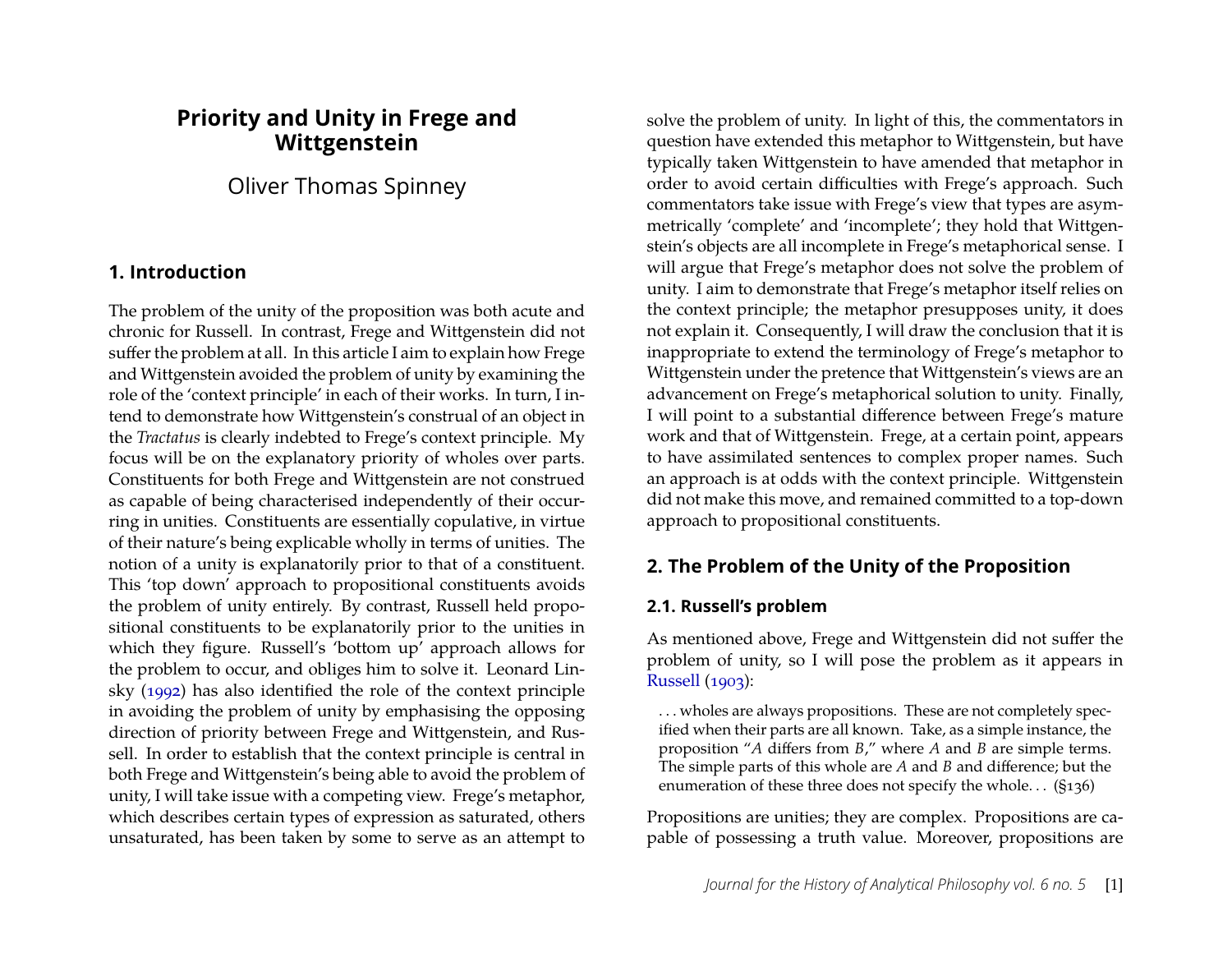capable of being asserted or denied. When Russell analyses the proposition '*A* differs from *B*' into the constituents: {*A*, difference, *B*}, he arrives at an 'aggregate', a mere list. This aggregate is the set of constituents from which the proposition is constructed. A set, though, is just not the sort of thing which is capable of being true or false; similarly, one cannot assert a list of objects. Wittgenstein makes this point clear when he says: 'Objects I can only name. Signs represent them. I can only speak of them. I cannot assert *them*' (*[TLP](#page-23-2)*, 3.221). The analysis of a proposition, then, as long as it is only a list of terms, cannot *say* anything. The analysis has omitted the distinctive feature of a proposition unanalysed. The analysis of a given proposition, on Russell's view, does not sufficiently account for its *analysandum*. One might respond by remarking on how obvious it is that an analysis of ingredients is not sufficient for the production of a meal of which those ingredients are constituent parts. What is missing, one might suggest, is the *way* in which those constituents are combined. Indeed, Russell canvassed just this solution in 1913 in his *Theory of Knowledge* manuscript:

What we understand is that Socrates and Plato and "precedes" are united in a complex of the form "*xRy*", where Socrates had the *x*place and Plato has the *y*-place. It is difficult to see how we could possibly understand how Socrates and Plato and "precedes" are to be combined unless we had acquaintance with the form of the complex. [\(Russell 1913,](#page-23-3) 99)

Russell wants to include in any analysis of a proposition our acquaintance with the logical form of that proposition. In the case just given, that form will be: *xRy*. The analysis of 'Socrates precedes Plato' will be: {Socrates, Plato, precedence, *xRy*}. Here, though, we have yet another list. We have the mode of combination in which Socrates and Plato are to be related by precedence; we have the mode of combination, because it is another term. The logical form of the proposition now stands as merely another constituent. The analysis does not show that the constituents *are* so combined, instead it includes a mode of combination side by

side with the constituents to which that mode would be applied. It is not possible to account for unity by isolating any individual term and claiming of that term that it is the sole effector of unity. Any item we should attempt to hold as individually responsible for unity appears as just another term in the analysis, itself standing in need of combination with the others. It should be noted that Russell was conflicted about the status of logical form. On the account just given, the logical form is a term, on equal standing with the others. The view of propositional constituents which holds all mentionable entities to be equally capable of standing next to others in the analysis makes it impossible to bestow on any single one of those terms the copulative power required to unify the analysis. Russell saw this result, and said on multiple occasions that logical form was *not* also a constituent alongside the others: 'the mode of combination of the constituents of a complex is not itself one of the constituents of the complex' [\(1904,](#page-23-4) 98), and:

It is obvious, in fact, that when *all* the constituents of a complex have been enumerated, there remains something which may be called the "form" of the complex, which is the way in which the constituents are combined in the complex. [\(Russell 1913,](#page-23-3) 98, emphasis added)

Russell was reluctant to call the logical form of a proposition a constituent, lest it stand as a simple addition to the list, inert and itself in need of combination. However, Russell's broader position also urged him to consider the form as a constituent. It is this broader position which explains why the problem of the unity of the proposition emerged for Russell, and moreover, why he was obliged to develop a solution. Russell expresses his misgivings over withholding constituent status from logical forms in the *Philosophy of Logical Atomism*:

So it seems as though all the propositions of logic were entirely devoid of constituents. I do not think that can quite be true. But then the only other thing you can seem to say is that the form is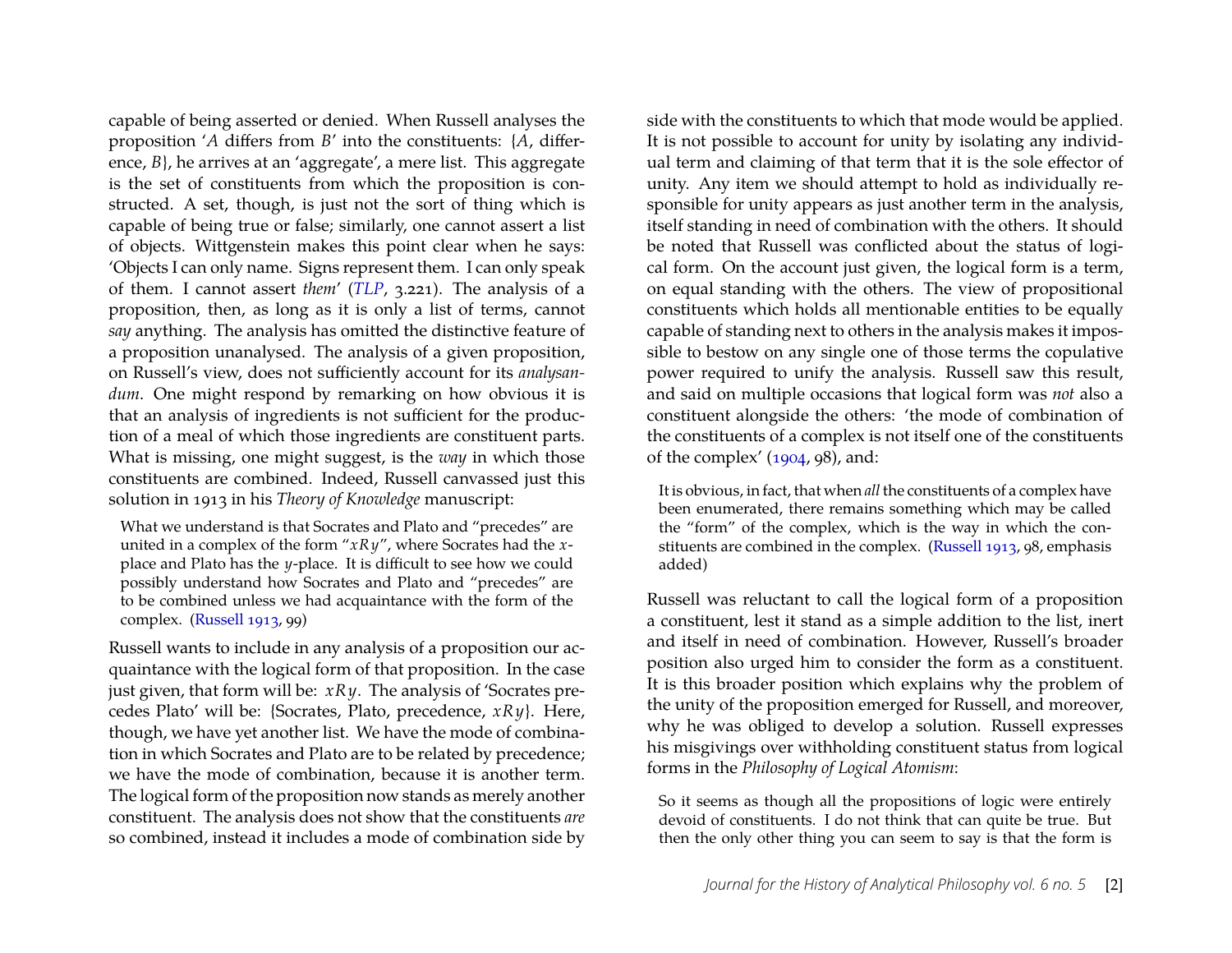a constituent, that propositions of a certain form are always true: that may be the right analysis, though I very much doubt whether it is. [\(Russell 1918–19,](#page-23-5) 239)

The introduction of logical form was just one of numerous fixes which Russell attempted, and I do not intend to survey all of them. The introduction of logical form is particularly illuminating for Russell's position because it demonstrates clearly the tension between holding that some things are not themselves propositional constituents, while also being commited to precisely the opposite of that claim on other grounds. To see clearly why this tension emerged, and why Russell should have found it somewhat awkward to claim that logical forms were not constituents, it will be helpful to see the motivation for the opposite position.

#### **2.2. Terms, reality, independence**

In the *Principles of Mathematics*Russell makes the following claim:

Whatever may be an object of thought, or may occur in any true or false proposition, or can be counted as *one*, I call a *term*. This, then, is the widest word in the philosophical vocabulary. I shall use it as synonymous with it the words unit, individual, entity. The first two emphasise the fact that every term is *one*, while the third is derived from the fact that every term has being, *i.e. is*in some sense. A man, a moment, a number, a class, a relation, a chimaera, or anything else that can be mentioned, is sure to be a term; and to deny that such and such a thing is a term must always be false. [\(Russell 1903,](#page-23-1) §47)

Clearly then, the default position regarding logical forms, according to the characterisation just given, should have them count as terms. Logical forms seem to fulfil the above criteria. They can be an object of thought, indeed Russell's later account relies on our being acquainted with them, and they can be mentioned. Russell later wanted to deny that logical forms were terms, but in light of this original conception of a term, was at something of a loss as to what else a logical form could be: 'it is not at all clear what is the right account of "form"' [\(Russell 1913,](#page-23-3) 99). Colin Johnston [\(2007,](#page-23-6) 235) makes this point clear when he says that: 'The point to note here is that he is under great pressure to admit forms as terms. . . from a general argument to the effect that everything must be a term'.

*Why* should Russell have been at pains to construe the notion of a term so inclusively? In order to answer this question we should look to the view which Russell was rejecting, namely the monistic philosophy of F. H. Bradley. Bradley [\(1893,](#page-22-0) 198) had denied that there was a plurality of independently existing terms at all: '. . . the Absolute is not many; there are no independent reals. . . the universe is one'. Jonathan Schaffer begins his defence of monism in the following way:

Monism is now usually interpreted as the view that exactly one thing exists. On such a view there are no particles, pebbles, planets, or any other parts to the world. There is only the One. Perhaps monism would deserve to be dismissed as obviously false, given this interpretation. But how *uncharitable*! [\(Schaffer 2010,](#page-23-7) 32)

In my view this characterisation of monism, at least as it appears in Bradley, is thoroughly accurate. Whatever else has been claimed of Bradley's philosophy that has been uncharitable, and doubtless much has, the claim that he held exactly one thing to exist seems to me to be true.<sup>[1](#page-3-0)</sup> Furthermore, and as we shall see, Bradley did not accept the view that, although there were not many independent reals, there were many dependent reals. To be dependent is *not* to be real on Bradley's view. Bradley rejected the position that the world consists of multiple things, holding it to be a mistaken result of our everyday faculties which erroneously abstract features from their context and treat

<span id="page-3-0"></span><sup>1</sup>See [Lebens](#page-23-8) [\(2017\)](#page-23-8) for a discussion of the relationship between the monistic tradition, Bradley's monism, and Schaffer's treatment of both. Lebens describes Schaffer as accepting that Bradley did, as I claim, hold that exactly one thing exists (6–7), despite this being unusual in the monistic tradition on the whole.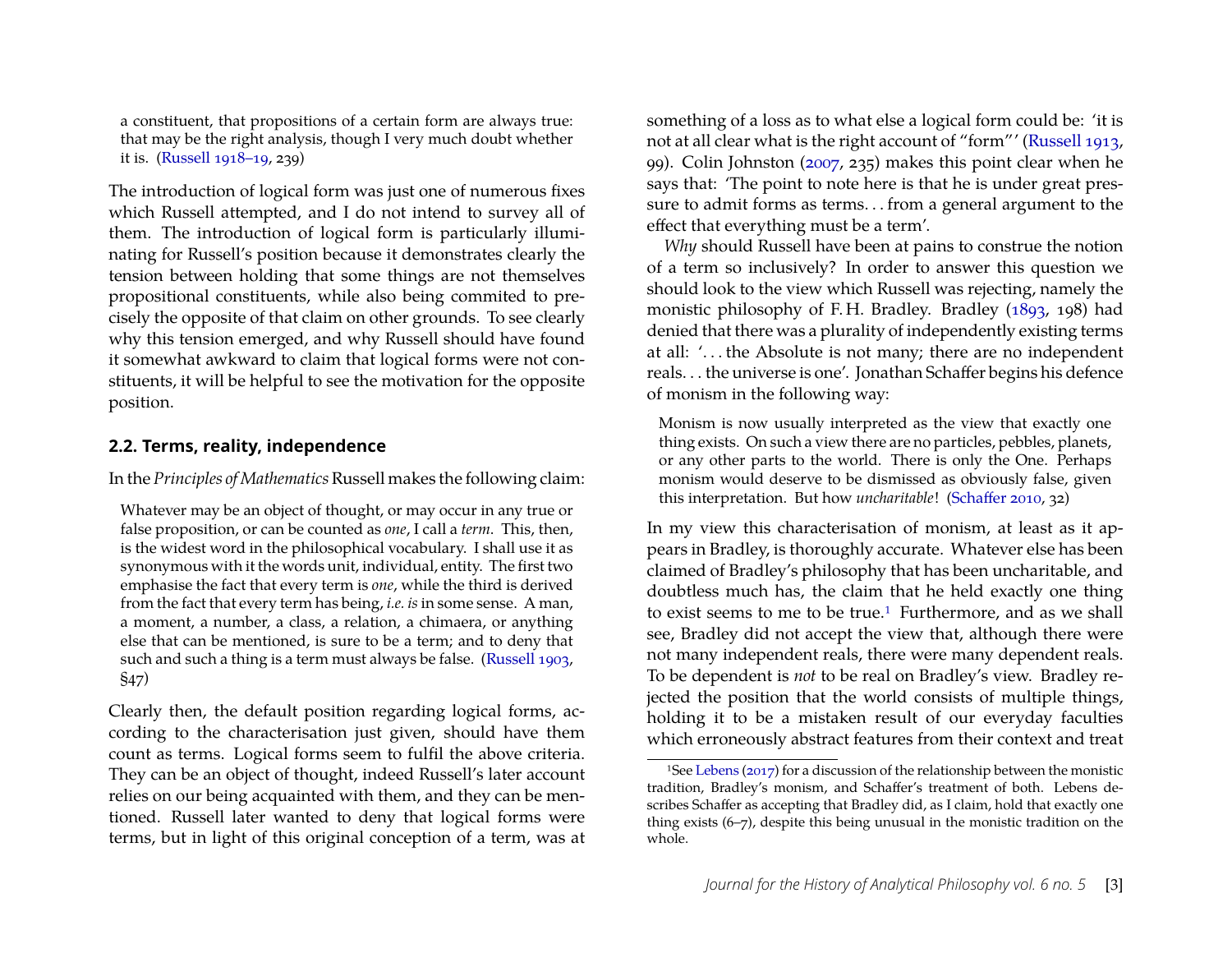them as though they are capable of independent reality: 'Can we have a plurality of independent reals which merely coexist? No, for absolute independence and coexistence are incompatible' [\(1893,](#page-22-0) 136). Russell famously rejected this monistic position, and sought to replace it with a radically pluralist view. Describing this move, Russell said of his earlier self that he: 'began to believe everything the Hegelians disbelieved. This gave me a very full universe' [\(1959,](#page-23-9) 54–62). Russell arrived at a view of the world where all terms were held to have independent existence. Clearly, then, Russell did reject Bradley's conclusions regarding plurality. It is less clear that he rejected all of Bradley's assumptions. In my view Russell maintained a commitment to Bradley's criterion for something's being real, namely that of *independence*. Bradley clearly expresses the criterion: 'From this I conclude that what is real must be self-contained and self-subsistent and not qualified from the outside' [\(1893,](#page-22-0) 509). Russell commits himself to the criterion of reality as being independent on a number of occasions, notably: 'Another mark which belongs to terms is numerical identity with themselves and numerical diversity from all other terms' [\(1903,](#page-23-1) §47). Furthermore, Russell said of terms in 1903 that they are 'possessed of all the properties commonly assigned to substances' (§47); in 1918, when discussing that 'peculiar' feature of particulars, Russell compares them to substance in that they have 'that sort of self-subsistence that used to belong to substance' [\(1918–19,](#page-23-5) 179). Self-subsistence it seems, at least in 1903, is possessed of all terms, not just particulars. Stewart Candlish [\(2006,](#page-22-1) 160) has also drawn parallels between Russell and Bradley's reliance on independence, or self-subsistence, as a criterion of reality.

It will be important for a later comparison with Frege to notice just how central metaphysical concerns are for Russell. Much of Russell's theorising about the status and plurality of terms is developed as a reaction to the views of Bradley concerning certain metaphysical conclusions. Russell rejected Bradley's conclusions, but the questions he is asking regarding his ontological

commitments remain influenced by Bradley's metaphysical concerns. Tyler Burge emphasises this where he points out that 'Russell's formal theory incorporates into its subject matter entities that evince a strong admixture of metaphysical motivation' [\(1986,](#page-22-2) 106). Graham Stevens also mentions this feature of Russell's approach: 'Russell was hampered by his commitment to a quite specific metaphysical position that he occupied in advance of his logical investigations' [\(2005,](#page-23-10) 23). As we shall see in later sections, for Frege metaphysics was simply a necessary consequence of a position which was primarily motivated by considerations of truth and falsehood.

#### **2.3. Independence and unity**

Having described the motivation for and nature of Russell's ontological commitments, we can examine how these commitments bear on the problem of unity. We have established that, for Russell, all mentionable entities are terms capable of self-subsistence. An important consequence for this view is that propositional constituents are available in advance of and quite independently from the complexes in which they can occur. Propositions are built up *out of* their constituents. This is why Russell is obliged to offer an explanation of how this is so, and hence why the problem is pressing. Russell was indeed troubled by the problem of unity, and remarked on his discovering it that: 'To solve this difficulty—if indeed it be soluble—would, I conceive, be the most valuable contribution which a modern philosopher could possibly make to philosophy' [\(1899,](#page-23-11) 146).

One of the most striking consequences of Russell's view that terms are capable of being characterised quite independently of the complexes in which they occur is that it would seem that a term's being able to combine with others, if it is indeed able to combine with others, must not be an essential feature of a term. If it is in principle possible to account for a term's nature without recourse to explaining its combination with others in proposi-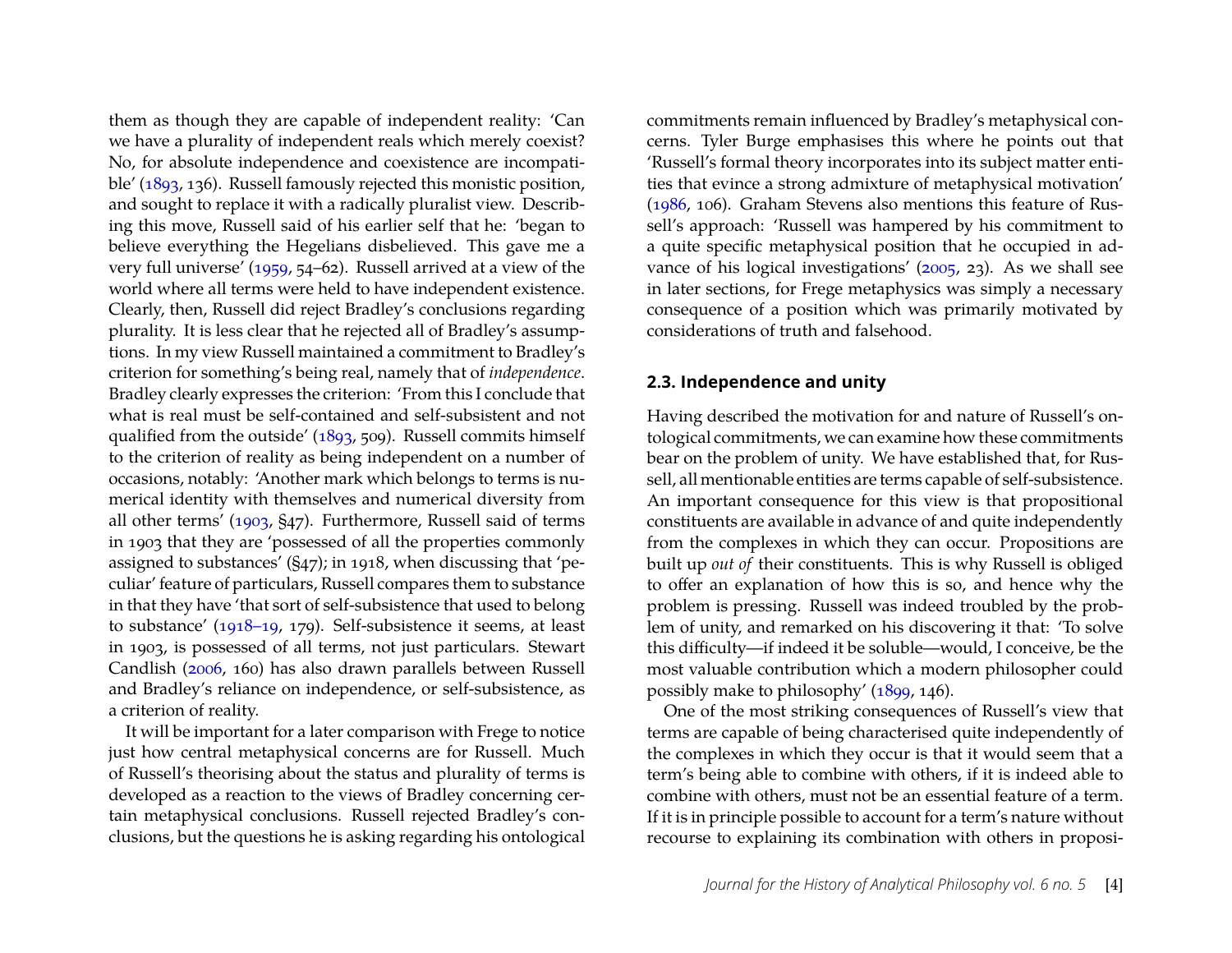tions, then the term's capability of combination looks like an accidental feature of that term. This very atomistic conception of terms is in striking dissimilarity to the views Wittgenstein expresses in the *Tractatus*. Wittgenstein opposes himself to Russell's position very early on:

In logic nothing is accidental: if a thing *can* occur in an atomic fact the possibility of that atomic fact must already be prejudged in the thing.

It would, so to speak, appear as an accident, when to a thing that could exist alone on its own account, subsequently a state of affairs could be made to fit.

If a thing can occur in atomic facts, this possibility must already lie in them. (*[TLP](#page-23-2)*, 2.012–2.0121)

On Russell's view, even entities posited solely to effect unity, such as logical forms, are in principle capable of being characterised without any mention of their combinatorial abilities. Terms do not provide for an explanation of their own combination with others on the basis of their essential features. And because Russell's conception of a term is so inclusive, it follows that *nothing* can provide for an explanation of unity on the basis of its essential features. To mention *anything* is to construe it as a self-subsistent term. If a term is to have a copulative ability, this will be accidental. Linsky [\(1992,](#page-23-0) 246) points to an analogy with bricks and cement. Cement can be characterised in terms of its essential, physical properties, and in doing so no reference need be made to cement's being combinatorial. In order to fully describe the physical makeup of cement one need not refer to its ability to bind bricks together at all. Cement is able to bind bricks in virtue of its physical makeup. This ability, though, is 'accidental' in Wittgenstein's sense of that word. Cement's being able to bind bricks is an emergent property which is grounded in a nature that is not essentially combinatorial. If Russell's terms are able to bind with others, this will be an accidental feature in an analogous sense to that of cement. It is not at all obvious,

though, what account Russell could give of the essential nature of his independent terms whereby those terms could be said to exhibit accidentally combinatorial features. Russell does not provide such an account of terms' having accidental, or emergent, copulative abilities, though he does point to the need to provide such an account. It's not clear what such an account would look like. It would seem that if one does not include the ability to copulate as an essential feature of one's constituents, it is very difficult to explain how those constituents come to be accidentally copulative. Peter Sullivan makes a similar point when discussing Frege's very different approach to that of Russell:

If you leave it until too late in the explanation to introduce the notion, you will not be able to find a proper place for it. Similarly with word meanings and concepts: unless you think of these from the beginning as *essentially* ingredients of complex wholes . . . it will be impossible to explain later how they can combine to constitute such wholes. . . [\(Sullivan 2004,](#page-23-12) 705)

The tension between a radically pluralist universe and the need to explain how these independent entities combine to form complexes was a perennial problem in Russell's philosophical development. The 'bottom up' approach to unity was incapable of succeeding. As Peter Hylton has remarked, the problem of unity is: 'in principle unsolvable within the metaphysical framework which [Russell] establishes' [\(2005,](#page-22-3) 15).

In the following sections, we will see how Frege, and following him, Wittgenstein, reversed the picture of explanatory priority just detailed in Russell's account.

## **3. Frege's Context Principle**

#### **3.1. Unity**

Frege's taking sentences as primary in his approach results in his construing sub-sentential expressions wholly in terms of their contribution to sentences. Frege, unlike Russell, does not build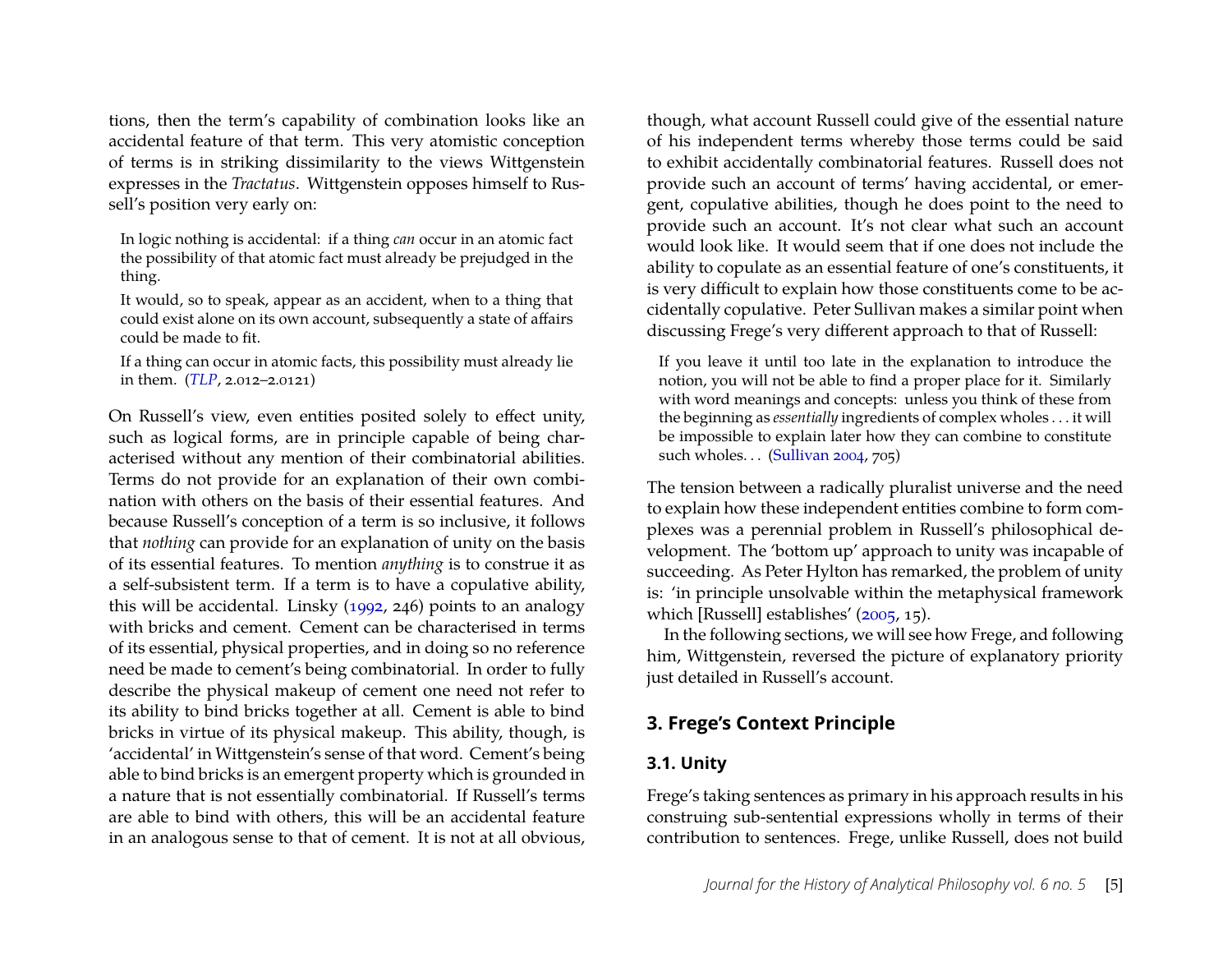up his unified expressions *out of* their independently available constituents. Instead, Frege takes the unified entity as a *given*, and explains the constituents of that unity in terms of the whole of which they are a part. The resulting approach is, for Frege, 'top-down', rather than, as per Russell, 'bottom-up'. Frege is not obliged to give an explanation of the unity of sentences or the content which they express, because he is not committed to *any* constituents in advance of having specified their role in unified expressions. Frege's approach construes constituents as dependent on the unity, and not vice versa. The unity is explanatorily prior to the constituents. In the following, I intend to demonstrate exactly how Frege conceives of the relationship between unities and the constituents of those unities. I will be emphasising the contributory role sub-sentential constituents make to the truth value of statements in which they occur. In doing so, I will be calling attention to the centrality of the notion of truth for Frege's theorising. First though, I would like to examine the way in which Frege introduces his own principle. My focus on the identity of objects will inform my later discussion of Frege's metaphor of unsaturation and saturation. I will also draw some conclusions about the status of metaphysics in Frege's approach. In so doing, I will contrast Frege's view with that of Russell's own ontological commitments. In the following I will, somewhat anachronistically, be taking Frege's context principle in the *Grundlagen* to be a principle concerning reference. It is not my intention to enter into any substantial debate about whether the principle concerns either sense, reference, or both. I take it that Frege's concern with the ontological status of numbers in the *Grundlagen* is a concern with what he would later describe as the reference of number words, although Frege had not yet drawn his distinction between sense and reference at this stage. For my purposes, I will be focusing on the contribution a referent makes to the truth value of statements in which expressions for it occurs. Consequently, I am viewing the principle as one about reference, though I do not exclude the possibility of its being applied otherwise. I take it I would have Dummett's blessing in taking this liberty: 'in *Grundlagen* itself, [the context principle] figures chiefly as a principle concerning reference' [\(1981b,](#page-22-4) 369).

#### **3.2. Abstract objects**

Frege introduces the context principle early in the *Grundlagen* as the following prescript: 'never to ask for the meaning of a word in isolation, but only in the context of a proposition' [\(1884,](#page-22-5) x). This general statement of the principle belies its main application in the *Grundlagen*, namely, as a way of securing the reality of abstract objects, specifically those referred to by 'number words'. Clearly Frege was against the view that meaning consisted in the token impressions that words often effect in an individual's mental life. One reason for this is that a psychologistic view undermines the possibility of our communicating one and the same idea to others. More importantly for our purposes, though, Frege also offers the further criticism that such a view could not give an account of the meanings of abstract objects at all. In many cases, it is just not possible to point to a mental impression associated with an expression which refers to an abstract object which we could plausibly take to be that expression's meaning. As he says:

There is not the slightest doubt that we can form no idea of our distance from the Sun. For even though we know the rule that we must multiply a measuring rod so many times, we still fail in every attempt to construct by its means a picture approximating even faintly what we want. (Frege  $1884, 559$ )

Frege asks: 'How then, are numbers to be given to us, if we cannot have any ideas or intuitions of them?' (§62). Having already established that 'It is enough if the proposition taken as a whole has a sense; it is this that confers on its parts also their content' (§60), he answers his question with the following proposal:

Since it is only in the context of a proposition that words have any meaning, our problem becomes this: To define the sense of a proposition in which a number word occurs. [\(Frege 1884,](#page-22-5) §62)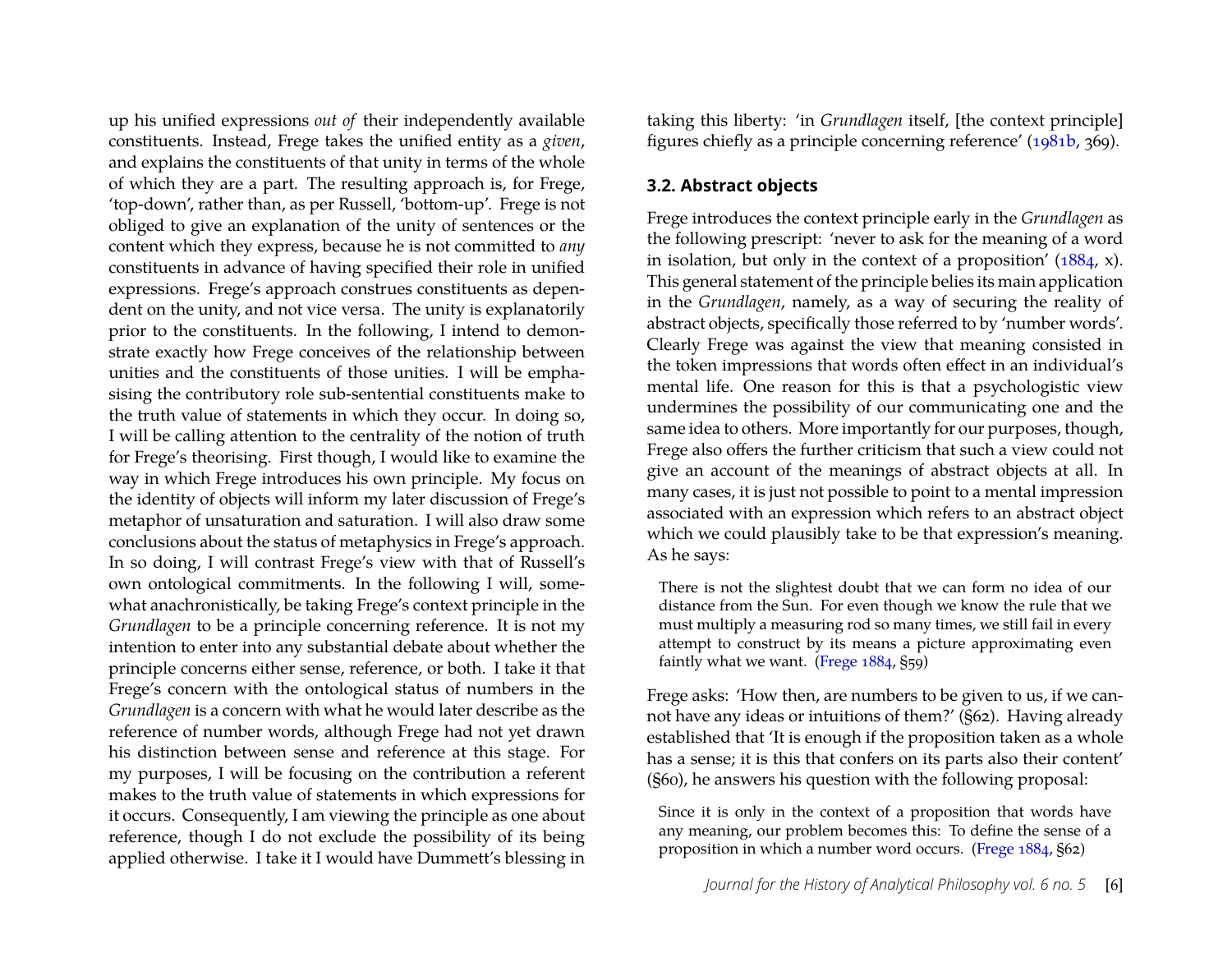Here we can see what I have described as the 'top-down' approach clearly at work. Frege's strategy is this. To establish that expressions referring to number words refer, Frege takes a statement containing such words that he takes to be true. A statement is capable of a truth value, for Frege, only if all of its sub-sentential components do in fact refer. If the statement is true, then the subsentential components must all have referents. Clearly, Frege is taking the statement's truth as a prior datum to that of the subsentential components' having reference. *If* a sentence is true *then* its constituents refer. Frege remarked in *On Sense and Reference* that:

If anything is asserted there is always an obvious presupposition that the simple or compound proper names used have a *Bedeutung*. If therefore one asserts that 'Kepler died in misery', there is a presupposition that the name 'Kepler' designates something. [\(Frege](#page-22-6) [1892b,](#page-22-6) 162)

Assertion involves the assertion of a statement *as true*. A successful assertion therefore implies the successful reference of its constituents; successful reference of all constituents being a necessary condition on a statement's being true.

For Frege, there is just no other way of determining that expressions for abstract objects refer which would not make recourse to either our psychology or the physical world. There is no method for ascribing a reference to number words in isolation from unities in which they may occur which guarantees both the objectivity and non-physicality of abstract objects. As Dummett says: 'If we fail to acknowledge the [context] principle, we shall overlook the entire realm of logical objects, and recognise only physical objects and mental ones' [\(1981a,](#page-22-7) 556). William Demopoulos echoes the explanation I have given where he says that:

. . . interpreted as a principle governing reference, it suggests that reference to abstract objects, and specifically to mathematical objects, can be achieved once we have established the truth of certain key propositions into which they enter. [\(Demopoulos 2013,](#page-22-8) 192)

Expressions putatively referring to abstract objects are taken to successfully refer if statements in which they occur are capable of having a truth value. These sub-sentential expressions, then, derive their capacity for having meaning entirely from their capacity to contribute to the truth value of a sentence in which they occur. The sentence is explanatorily prior in the sense that sub-sentential components are construed solely in terms of their relationship to the unity of which they are a part. Frege does not attempt to construct the statements under consideration out of previously available expressions whose referents have been established independently of their capacity to occur in sentences. This theoretical position which results in the posterior status of constituents is fundamental in guaranteeing the unity of complexes, and demonstrates why Frege has no problem of unity which he is obliged to solve.

#### **3.3. Logic and ontology**

The picture given above is somewhat simplistic insofar as I was taking Frege's application of the context principle merely to establish *that* expressions putatively referring to abstract objects do in fact so refer. This picture is simplistic because I omitted a further feature of the context principle so applied. The context principle is not only utilised in order to establish *that* such objects refer, but also illuminates the *nature* of their reference. In the above discussion I focused on the notion of reference, but ignored the notion of *object-hood*. In establishing that Frege's ontological commitments were not held in advance of his considerations of truth and falsehood, we will once more point to the difference between Russell's and Frege's approaches. For Russell, the separation of ontological considerations from the logical, and therefore the separation of his conception of the constituents of propositions from their relationship to the truth of propositions in which they occur, was indicative of an approach for which a solution to the problem of unity was not possible.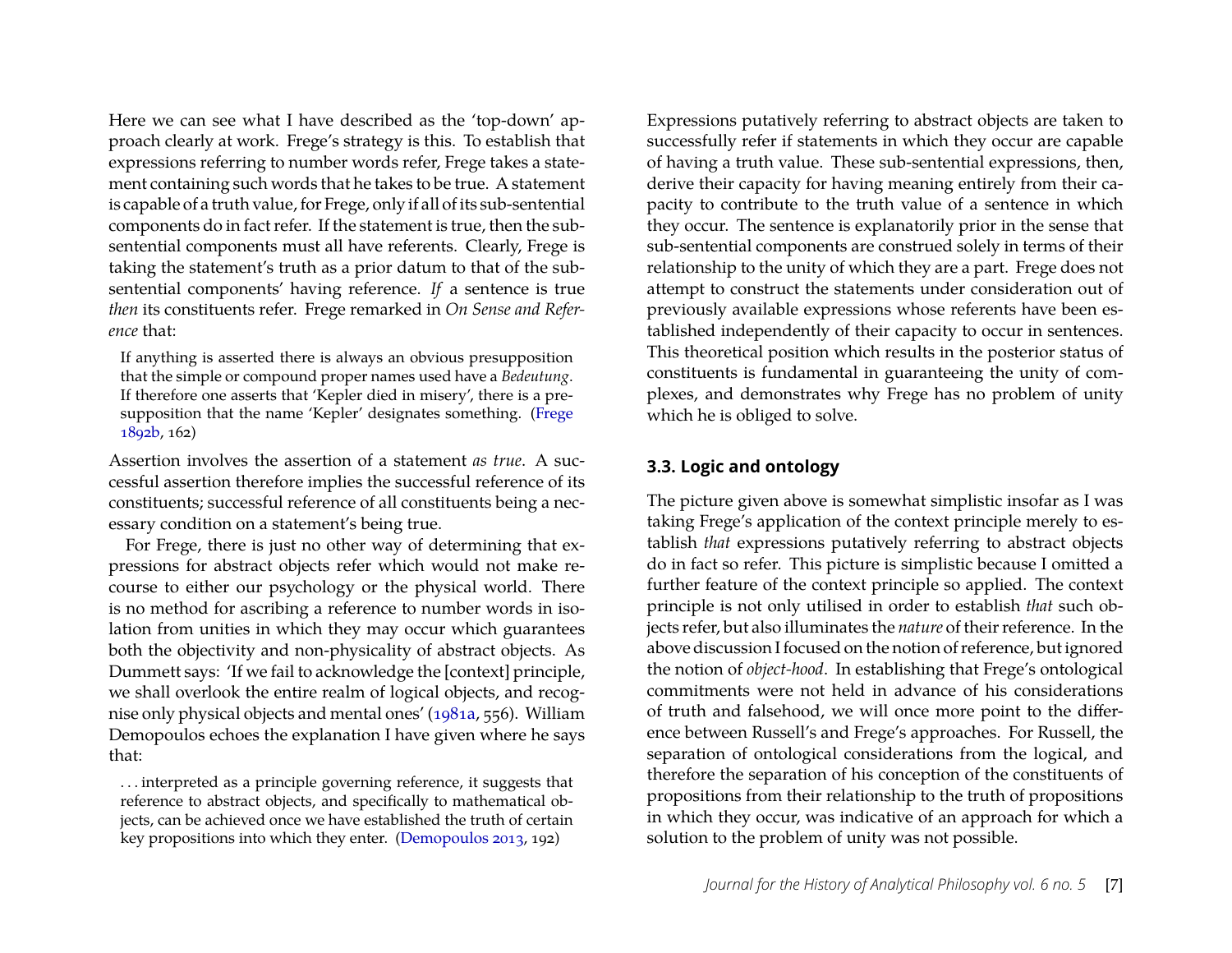Having discussed the general method by which he is to secure the existence of abstract objects, namely by examining true statements which contain expressions referring to those objects, Frege canvasses a specific class of sentences which he takes to suit his purpose. Frege wants to establish that number words refer to abstract *objects*. Frege takes objects to be those terms which are capable of flanking an identity sign. Frege therefore takes statements which express a criterion of identity, if true, to establish that the terms on either flank refer to objects. As he says:

But we have already settled that number words are to be understood as standing for self-subsistent objects. And that is enough to give us a class of propositions which must have sense, namely those which express our recognition of a number as the same again. [\(Frege 1884,](#page-22-5) §62)

Singular terms are capable of occurring as the flanks in identity statements, hence why Ricketts suggests that: 'Frege recurs to the context principle at the conclusion of a discussion of statements of the form "There are *n F*", a discussion that argues in effect that the numeral must be reckoned as a proper name' [\(1986,](#page-23-13) 86). Proper names, being singular terms, are capable of flanking identity signs. Their referents are therefore capable of being identical with themselves. The referent of a proper name is *therefore* an object. *All* that there is to object-hood, on Frege's view, is what the referent of a singular term must be in order to contribute to the truth value of a statement expressing that singular term. The metaphysical status of an object is therefore characterised solely in terms of the contribution such an entity must make to the truth value of whole sentences. Furthermore, given that the proper name refers, its referent is a *real* object. There is no further question, having established that the term refers, whether its referent *exists*. Dummett makes it plain that it would be a grave error to interpret Frege as suggesting that 'numerical terms stand for objects, but not for real ones' [\(1981b,](#page-22-4) 58).

Frege's ontological commitments are wholly derived from considerations of the truth of sentences. The nature and reality of the referents of sub-sentential constituents are derived from asking the question: what must the referent of this expression be in order that it contribute to the truth value of the sentence which expresses it? There is nothing more to a referent than what it must be in order that it carry out this role. The notion of objecthood is characterised wholly in terms of that of a unity, and is not a commitment Frege has independently or prior to considerations of unities. The context principle is therefore a thesis with metaphysical ramifications. As Dummett says:

Hence, if Frege had held that logical distinctions were quite unrelated to metaphysical or ontological ones, he would have drawn distinctions only between different types of linguistic expression and between different types of senses that they bear, not between the different types of things for which they stand. [\(Dummett 1981b,](#page-22-4) 436)

The principle says something substantial about the nature of Frege's ontological commitments. The principle characterises all ontological categories in terms of the contribution the items which fall into such categories make to the truth value of unities. What it is for something to be of such and such a type just is for it to have the relevant contributory capacity. Ricketts claims that the context principle comes to the following: 'To ask after the meaning of a word is then, *first of all*, to ask after its logical category' [\(1986,](#page-23-13) 86, emphasis added). To ask after the meaning of a word is to ask what its referent contributes to the truth value of statements in which it occurs; this is, firstly, discerned through an enquiry into the logical category of the term which expresses it.

Frege's ontological commitments are made palatable by appeal to their role in contributing to things which we already take to be true. By contrast, Russell's ontological commitments were conspicuously unrelated to truth and falsehood. Burge describes the difference by emphasising Frege's concern with truth: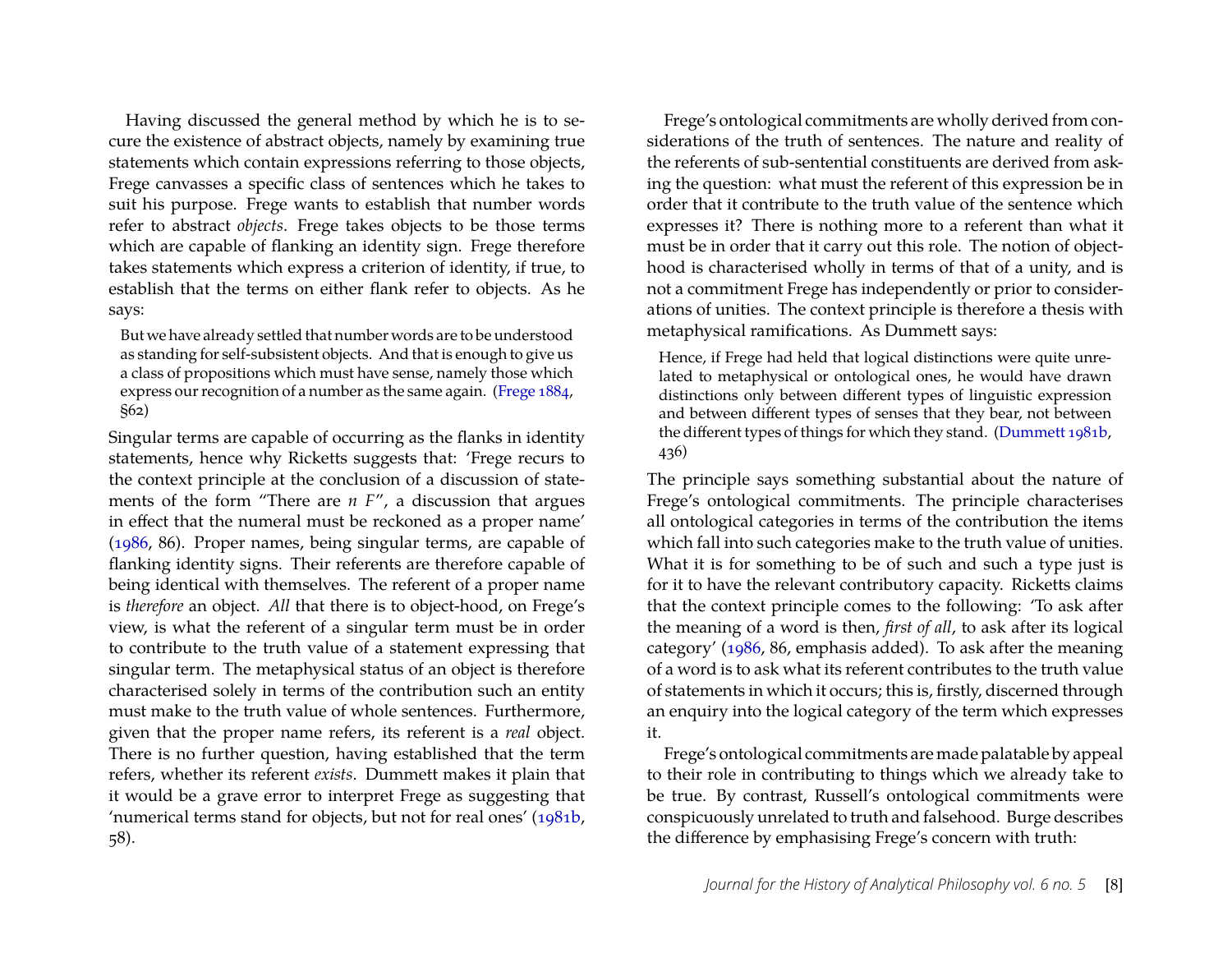Frege may be seen as a certain sort of minimalist in this context. He conceived of the fundamental part of logic—the calculus of truth values and first and second order logic—as having an aim and a subject matter that was relatively independent of metaphysical controversy. [\(Burge 1986,](#page-22-2) 106)

Russell's views, on the other hand, were forged in the fire of metaphysical controversy during his rejection of monism. Russell's attempt to accommodate truth and falsehood into a view which took constituents to be prior commitments to considerations of truth values was not a successful one. Russell did not share Frege's insight into the central importance of the sentence, the unity which is capable of a truth value. Demopoulos has described Russell as a 'naïve Platonist'; he describes the position as 'the view that knowledge of reference "precedes" knowledge of truth' [\(2013,](#page-22-8) 193). Russell did not begin with an entity capable of a truth value and derive his ontological commitments from considerations of the truth value of that unity. If Russell's judgements are capable of having a truth value, this will be an accidental feature of them; Russell's ontological commitments are not essentially construed in terms of their contributions to the truth value of sentences containing a constituent which expresses them.

#### **3.4. The context principle as a general principle**

So far I have aimed to establish that the context principle is a doctrine expressing the semantic priority of sentences over their constituents. Constituents of sentences are said to have meaning only in the context of a sentence. I mentioned above that a consequence of the context principle is that we characterise the constituents of sentences in terms of the sentence; the sentence is explanatorily prior. But what does this *characterisation* come to? In the above discussion I have attempted to explain the way in which constituents are characterised in terms of unities in which they occur by appeal to Frege's central concern with the notion of truth. The characterisation which I mentioned turns on our describing constituents as expressions of meaning which are construed wholly in terms of the contribution they make to the truth value of unities in which they occur. Frege's top-down approach takes the unity as a given, and construes constituents in terms of their contribution to the truth value of this unity.

The context principle is a principle about what it is for any constituent to be capable of meaning at all. A constituent is capable of meaning only insofar as it is capable of contributing to the truth value of unities of which it is a part. To be capable of meaning just *is* to be capable of entering into a unity. If something cannot enter into a unity capable of possessing a truth value, that thing cannot have a meaning. The context principle gives us a necessary condition on something's counting as meaningful; the principle describes what it is for something to count as a word at all. Frege's context principle is a general principle about what meaning consists in. Although he expressly *applies* the principle most prominently to abstract objects, his statement of the principle makes no reference to the nature of the word in question's reference. The principle is not only applicable to constituents standing for abstract objects, it is not even only applicable to singular terms. Gaskin points out that, even having decided that a particular approach of his to the definition of natural number is not successful, Frege does not discard the context principle:

Frege's version of the context principle, which he states in a number of places in the *Grundlagen*, says that it is only in the context of a sentence that words mean something (that is, are meaningful), which we can here take to mean that 'if we understand how a word contributes to the meaning of sentences in which it occurs, there is nothing further about its meaning that has been left unsaid'. Sentences are conceptually prior to words in the sense that words are a theoretical abstraction from sentences; the account of what a word is and what it is for makes essential reference to its role in a sentence. I think we must agree with Dummett and Wright that the principle is not to be identified simply with a principle of contextual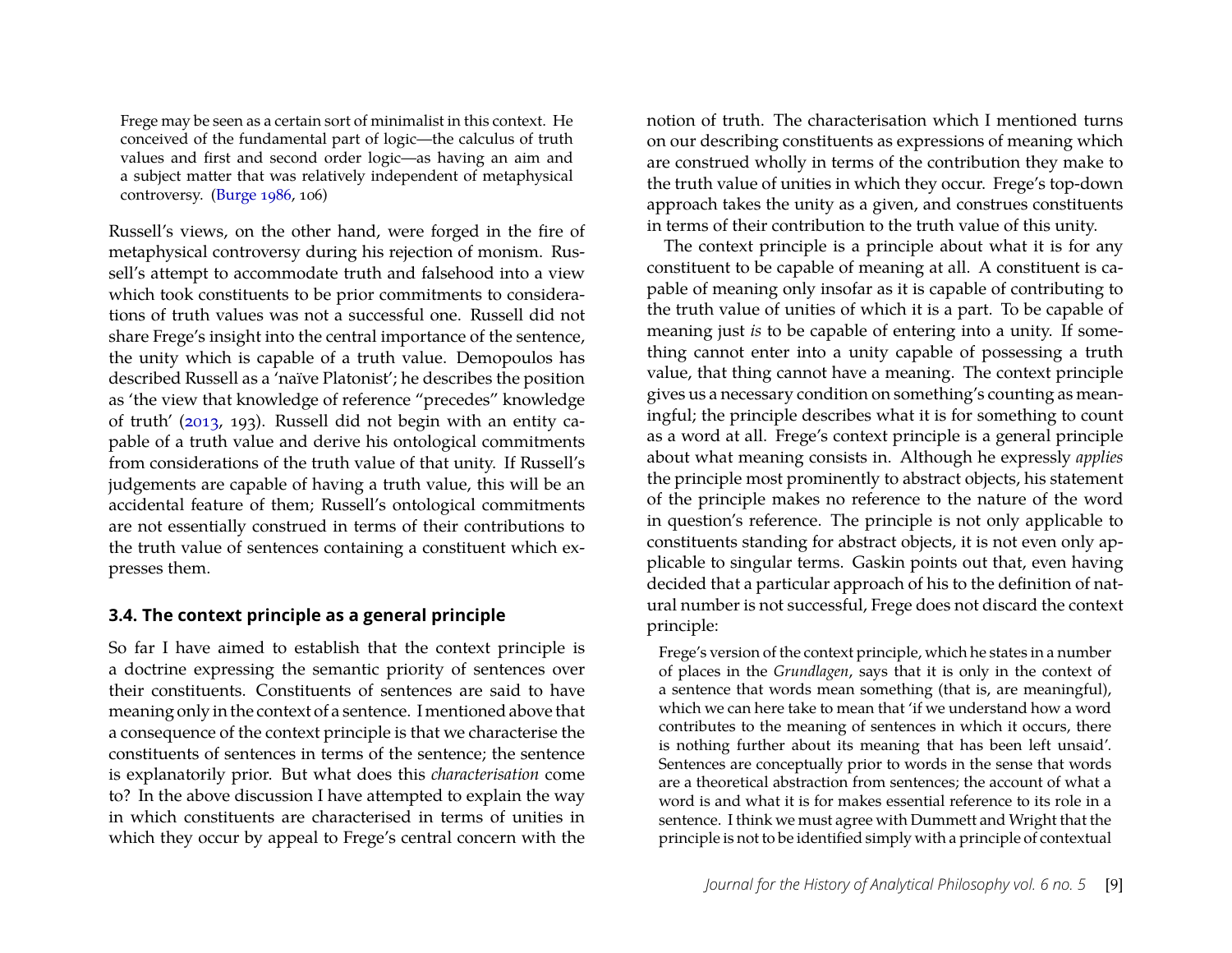definition . . . Certainly the independence of the context principle in the *Grundlagen* from any principle of contextual definition is clear from the fact that, though Frege rejects the contextual definitions of natural number he discusses, at the end of that work he leaves the context principle standing. [\(Gaskin 2008,](#page-22-9) 64)

That Frege did not feel the need to reject the context principle in light of unsuccessful approaches to use it in order to define certain abstract objects would clearly suggest that the principle was not invoked solely for that purpose. The principle was not an *ad hoc* mechanism employed in support of a fairly narrow concern with the reality of mathematical items. The context principle is a principle governing *all* words, and therefore *all* varieties of reference. Dummett emphasises the generality of the principle:

Here we are concerned with the form which a *general* account must take of what it is for a sentence to have a sense . . . and of what it is for a word to have sense ... For the purposes of such a general account, the notion of the sense of a sentence has priority: for this can be explained by reference to the notion of truth-conditions, whereas the general notion of the sense of a word can be explained only in terms of that of the sense of a sentence in which the word may occur. [\(Dummett 1981a,](#page-22-7) 5)

Although I have not dealt with the application of the context principle to functional expressions so far, in what follows I will describe how the individuation of all types in Frege's account makes essential reference to the notion of a unity in which those expressions may figure.

## **4. Saturation, Unsaturation and Unity**

I have placed great weight on the role of the context principle in avoiding the problem of unity. However, Frege adopted a metaphor concerning constituents that some have claimed serves as his solution to the problem. In this section I aim to argue against this claim, concluding that Frege's type distinctions are themselves reliant on an application of the context principle. Since the metaphor of unsaturation is not itself a solution to the problem of unity, I will also take issue with those who extend this metaphor to Wittgenstein, having amended it in light of what they take to be shortcomings in Frege's application of the terminology.

#### <span id="page-10-0"></span>**4.1. A solution to unity**

Along with his introduction of the context principle in the *Grundlagen*, Frege listed another two commandments, one of which was:

Never to lose sight of the distinction between concept and object. [\(Frege 1884,](#page-22-5) x)

Later, Frege elaborated on this prescript with a metaphor whose first appearance is in a letter to Marty:

A concept is unsaturated in that it requires something to fall under it; hence it cannot exist on its own. That an individual falls under it is judgeable content, and here the concept appears as a predicate and is always predicative. [\(Frege 1882,](#page-22-10) 81)

Frege also makes use of this metaphorical language in *Grundgesetze*:

The essence of a function thus lies in that part of the expression without the '*x*'. The expression of a function is in need of completion, unsaturated. The letter '*x*' merely serves as a place-holder for a numeral to complete the expression, and so makes clear the particular kind of incompleteness that constitutes the peculiar essence of the function just designated. [\(Frege 1893,](#page-22-11) §1)

Frege, then, draws a sharp distinction between objects, which are said to be 'complete' or 'saturated', and functions, which are 'incomplete' or 'unsaturated'. Concepts, it should be noted, are a particular species of function which take objects as arguments and output truth values. The 'level' of a function is determined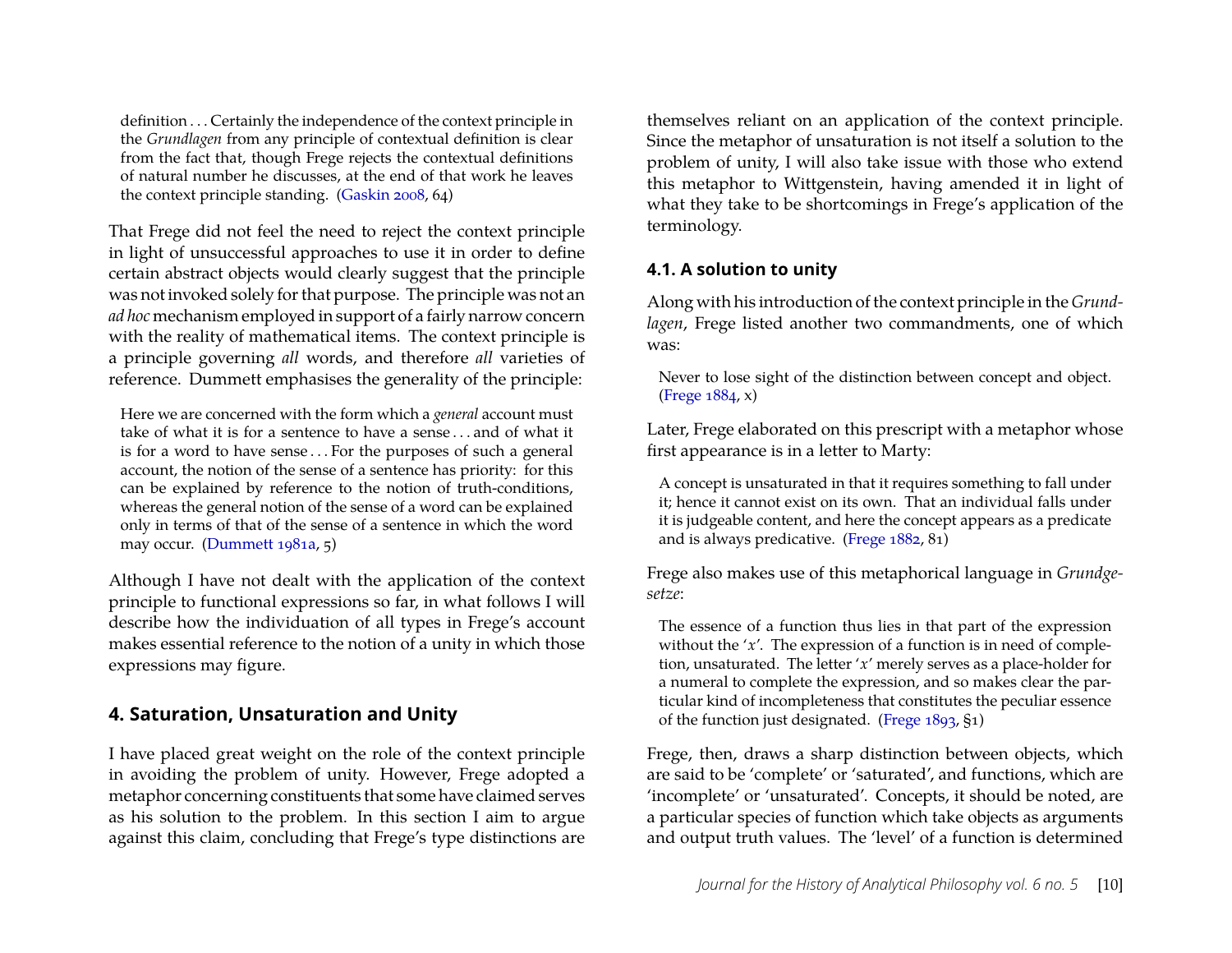by the level of argument it takes; hence concepts are *first* level functions, there is nothing in the hierarchy at a lower level than an object. Frege, therefore, stratifies his terms into *types*. For a function of any type to output a value it requires an argument of a type which is one level lower. Functions contain a 'space' for such an argument.

Stevens has claimed that Frege's use of the metaphor of unsaturation and saturation serves as Frege's solution to unity:

Having replaced the old subject-predicate logic with his vastly more powerful analysis based on the model of mathematical functionality, Frege recognised the importance of the predicative part of the proposition in preserving the unity of the proposition on analysis. Rather than analysing the proposition into a series of elements . . . Frege construes the predicative part of the proposition as a function which is essentially incomplete or 'unsaturated'. [\(Stevens 2005,](#page-23-10) 18)

On Stevens' reading, the incomplete expression has a unique copulative role in effecting unity. The unity of a proposition depends on the essentially combinatorial nature of a predicate. This reading is encouraged by passages such as:

Where the subject is an individual, the relation of subject to predicate is not a third thing added to the two, but it belongs to the content of the predicate, which is what makes the predicate unsaturated. [\(Frege 1892a,](#page-22-12) 183)

#### And:

For not all parts of a thought can be complete; at least one must be unsaturated or predicative; otherwise they would not hold together. For example, the sense of the phrase 'the number 2' does not hold together with that of the expression 'the concept *prime number*' without a link. We apply such a link in the sentence 'The number 2 falls under the concept *prime number*'; it is contained in the words 'falls under'. [\(Frege 1892a,](#page-22-12) 193)

These remarks might be taken to appear to emphasise a unique feature of functional expressions, holding them personally responsible for the unity of whole expressions. This interpretation

of Frege, though, cannot be right. To hold that Frege should have viewed certain types of constituents as uniquely capable of effecting unity is to ignore very fundamental features of his approach which discount the problem of unity from ever arising. The fundamental feature in question is the priority of sentences over their constituents. In the next section I will aim to demonstrate that the logical properties of functions are themselves reliant on their characterisation in terms of whole expressions in which they occur. For this reason, the 'incompleteness' of functions cannot itself *explain* unity, but presupposes it.

#### **4.2. Logical behaviour, truth, unity**

The first thing to say regarding the view that Frege's metaphor of unsaturation and saturation serves as a solution to the problem of unity is that the metaphor itself cannot be doing any serious work. The metaphor, as Frege admits, is only a 'figure of speech' [\(1892a,](#page-22-12) 193). Furthermore, Frege did not adopt the terminology of this metaphor, at least in print, until 1882. Unless Frege had believed himself to suffer a problem of unity prior to this point, it would seem implausible to suggest that his adoption of certain terminology was intended to *solve* that problem. Moreover, we have established that, for Frege, there was no such problem to solve. If the metaphor is to point to anything substantial which could be construed as explaining unity, it must be some asymmetry of the logical properties in the types we have mentioned. The obvious asymmetry to point to, in light of the language which Frege uses to discuss functions and arguments, is that functions require *completion* by an argument to output a truth value. Frege often describes a predicate as that which is 'invariant' through changes in substitution of arguments:

If an expression is thought of as variable in this way, it splits up into a constant component . . . and a symbol which can be thought of as replaceable by others and which denotes the object that stands in these relations. The former component I call a function, the latter its argument. [\(Frege 1879,](#page-22-13) §9)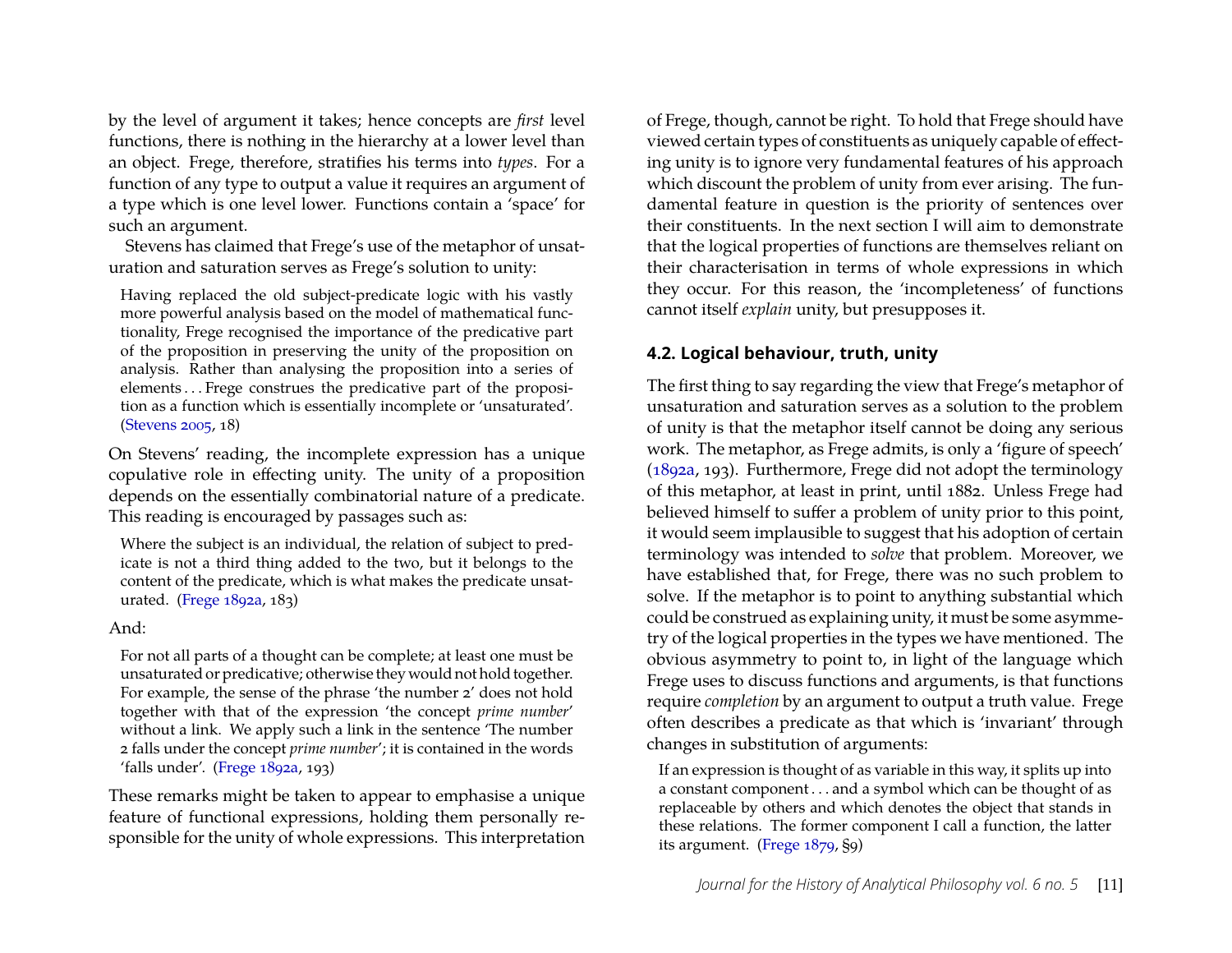However, the supposed invariance of the predicate compared to the variable argument is not adequate as a description of an asymmetry of the logical properties of these types. We could just as easily hold to a view which had arguments as invariant, and which relied on the application of varying functions in order to output different truth values. The asymmetry of saturation and unsaturation, it seems, cannot consist in one's being essentially invariant, the other variable, for neither are essentially invariant nor variable.

A more plausible explanation of the asymmetry proposed by Frege's metaphor which we are looking to account for has been proposed by Ricketts:

The self-subsistence Frege assigns to objects is the applicability to them of the relation *identity*. In contrast, the relation *identity* is not applicable to concepts. For concepts are what predicates mean, and predicates, on account of their incompleteness, cannot be the terms of equations . . . Coextensiveness is for concepts the analogue of identity for objects.

Concepts *F* and *G* are coextensive if all and only those objects falling under *F* fall under *G*. This analogue for a principle of individuation for concepts, in generalizing over objects, presupposes the discreteness of objects, the applicability to them of the relation of identity. Identity—the discreteness of objects—is for Frege a fundamental, irreducible given . . . This is what priority of objects vis-à-vis concepts comes to. [\(Ricketts 2010,](#page-23-14) 167–68)

The analogue of identity for concepts is coextensiveness. Two concepts are identical if and only if both map precisely the *same* objects to the same truth values. Coextensiveness, then, makes use of the notion of the *sameness* of an object. An object's being capable of flanking an identity sign is a prior notion upon which the individuation of concepts is based. The priority of one type over the other is explained with regards to the ways in which these notions are individuated. The individuation of concepts relies on the prior capacity for objects to be self-identical.

This explanation of the metaphor which Frege points to might seem somewhat removed from many of the discussions in which he introduces the terminology of unsaturation and saturation. However, if we recall the above discussion of Frege's motivation for introducing the context principle, Ricketts' explanation seems very much in line with Frege's views. We saw that Frege expressly deploys the criterion of identity in his establishing the reality of abstract objects, precisely because it is an essential feature of terms expressing objects that they may flank identity signs. In turn, we saw that the notion of object-hood is arrived at through an understanding of whole expressions in which words which express them may occur. The logical property of being self-identical is a property of constituents *in situ*. Identity statements are, after all, whole statements.

What I would like to emphasise is that the individuation of concepts is, like that of objects, reliant on concept's being essentially characterised in terms of whole statements containing constituents which express them. Clearly there is an asymmetry in method of individuation between concepts and objects which relies on a relationship of priority *between* these two notions. There is also, though, a fundamental relationship between the individuation of *any* type of term and the truth of whole statements in which they occur. We have already seen that the notion of object-hood is an ontological category derived from the consideration that items which express objects are capable of occurring as flanks in identity statements. The notion of concept-hood is one derived from a concept's being individuated by means of sameness of extension. An extension, a mapping of objects to truth values, is clearly something which relies on the prior notion of a unity which possesses a truth value. The individuation of concepts requires the prior notion of sameness of object, but it *also* requires the prior notion of unities capable of possessing truth values. If the characterisation of concept-hood is to appeal to that of a unified entity with a truth value, then the notion of such a unity must be something prior to the characterisation in question. The characterisation of a concept cannot be said to *explain* unity when it itself makes use of that prior notion.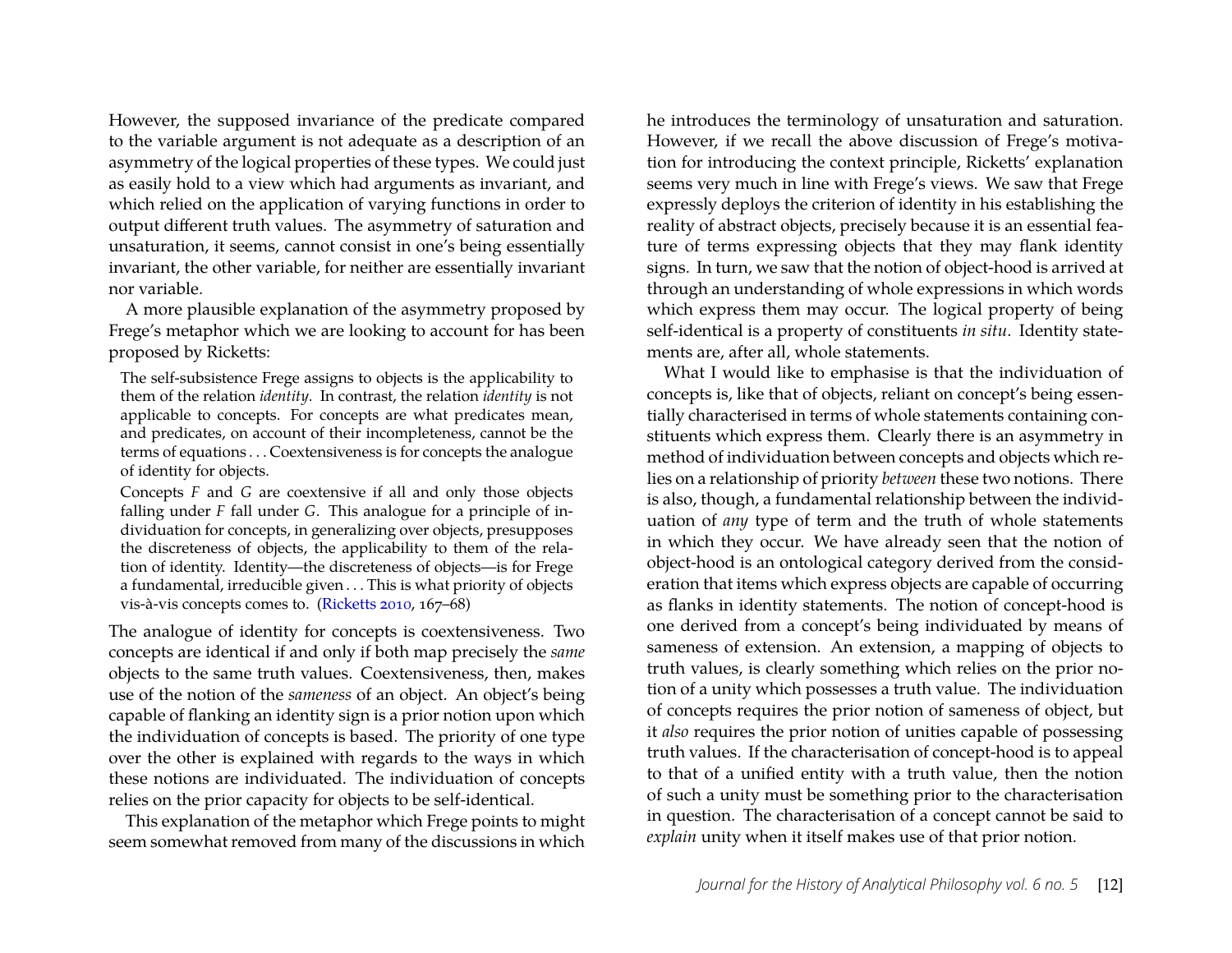In my discussion of the context principle, above, I focused primarily on the role of proper names and objects. From the discussion of this section, it should be clear that I take the context principle to apply not only to words expressing objects, but to all words. I have taken Ricketts' explanation of the asymmetric ways in which concepts and objects are individuated to serve as an explanation of the metaphor of unsaturation and saturation. The different logical properties of these types, though, are characterised in terms of their contribution to the truth value of statements in which constituents which express them occur. Indeed, all logical properties are characterised in terms of the prior notion of a unity capable of possessing a truth value. Michael Kremer emphasises the relationship between the context principle and Frege's type distinctions where he says that:

[Frege] is less explicit about the relation between the context principle and the concept-object distinction, but it is there nonetheless. In *Gl*, Frege gets at the distinction between concept and object through a distinction between *names* and *concept-words* (predicates), itself drawn with the help of the context principle. It is only by considering how a word functions in a sentence that we can determine its logical place as name or predicate, and so determine the place of its content as concept or object. [\(Kremer 2010,](#page-23-15) 241)

Kremer highlights Frege's characterisation of the constituents of sentences in terms of the unities in which they occur as the basis for his ascribing them various logical properties. Frege's type distinctions, then, presuppose the unities in which they enter, and are not capable of explaining that unity. Linsky also observes that there is a relationship between Frege's context principle and his type distinctions where he remarks that 'Frege's contrast between the completeness of names and objects and the incompleteness of functions is best explained in terms of the context principle' [\(Linsky 1992,](#page-23-0) 266).

Given the above discussion, it should be clear that while I do not take Frege's metaphor to constitute a solution to the problem of unity, I do not take it to be in tension with the context principle. Bronzo [\(2017\)](#page-22-14) argues, as I have done, that if the metaphor of saturation does not serve as a solution to the problem of unity, then it is not in tension with the context principle. Unlike me, however, Bronzo *does* believe that Frege intended the metaphor to play the role of a solution to the problem of unity [\(2017,](#page-22-14) 762). What of the passages quoted from Frege in Section [4.1?](#page-10-0) Bronzo has remarked that he is unable to 'see what else [Frege] could be doing' [\(2017,](#page-22-14) 767), than offering a solution to the problem of unity. Recall, Frege says that:

. . . not all parts of a thought can be complete; at least one must be unsaturated or predicative; otherwise they would not hold together. For example, the sense of the phrase 'the number 2' does not hold together with that of the expression 'the concept prime number' without a link. [\(Frege 1892a,](#page-22-12) 193)

In my view this is a statement to the effect that one *needs* both a function and argument for the output of a truth value. This is simply because whole statements are composed, necessarily, of at least one function and one argument. The talk of the need for things to 'hold together' is a description of the inability of two things of the same type to output a truth value on their own. Frege's central concern with the notion of a unity capable of having a truth value leads to his recognising that in virtue of saying something true or false, one *must necessarily* be employing expressions referring to types which are compatible in the hierarchy such that one is of the correct level to serve as argument for the other.

#### **4.3. Extending the metaphor**

Some commentators, working on the assumption that Frege's metaphor of unsaturation and saturation *was* taken to be a solution to the problem of unity, have criticised Frege's application of that metaphor as inadequate for its purposes. Frank Ramsey points out that: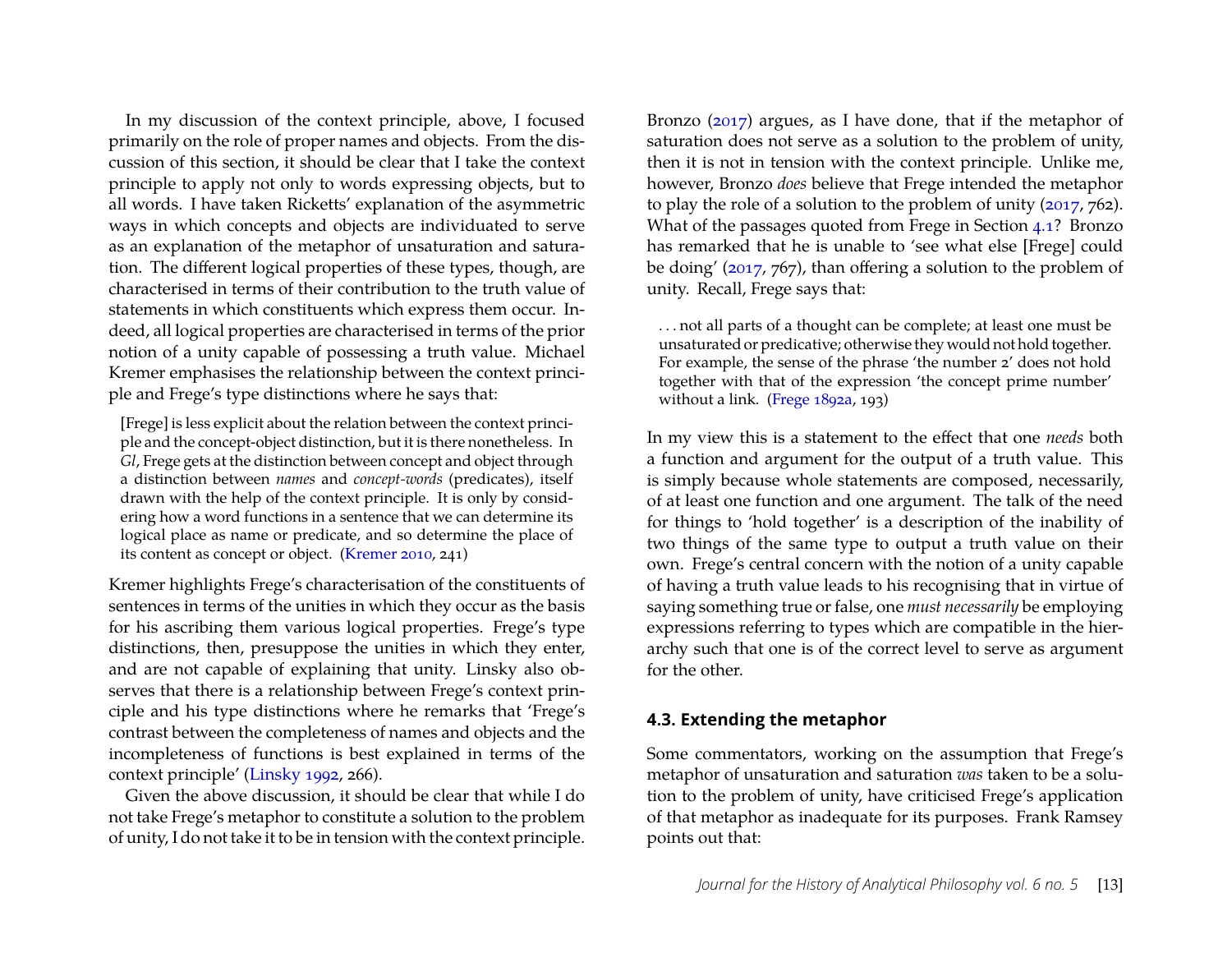The great difficulty with this theory lies in understanding how one sort of object can be especially incomplete. There is a sense in which any object is incomplete; namely that it can only occur in a fact by connection with an object or objects of a suitable type; just as any name is incomplete, because to form a proposition we have to join to it certain other names of suitable type. [\(Ramsey 1925,](#page-23-16) 408; see also 403)

The criticism of Frege's metaphor taken as a solution to unity is that it would not be enough for only one type of term to have a unique copulative role; *all* terms must be copulative. Critics point out that, by Frege's own lights, the context principle would have us view all constituents as 'incomplete', in a sense of that word. All words are characterised in terms of unities in which they occur, and are essentially combinatorial. All words are incomplete in that they are not capable of *saying* anything on their own.

Of course, Frege was well aware that words cannot say things on their own. The suspicion therefore is, or should be, that Frege did not take his metaphor to merely express a forgetful version of the context principle whereby only one type of term has been described as contextually dependent. I have, following Ricketts, given an interpretation which I believe *does* capture Frege's metaphor. In support of my view, that Frege does not equate his metaphor with a version of his context principle taken as applying only for predicative expressions, is the following remark made in the *Grundlagen*:

The self-subsistence which I am claiming for number is not to be taken to mean that a number word signifies something when removed from the context of a proposition, but only to preclude the use of such words as predicates or attributes, which appreciably alters their meaning. [\(Frege 1884,](#page-22-5) §60)

Here Frege makes it very clear that the self-subsistence of expressions standing for objects which differentiates them from those standing for concepts is not to be taken as a difference consisting in one's being able to have meaning independently of its contribution to a unity and the other's not. The difference between self-subsistence and the dependence on something else for subsistence is not therefore a difference relating to the capacity for things to require combination with other items in order to express meaningful sentences. It is not, therefore, to the point to criticise Frege's metaphor relating to the asymmetrical dependence of certain types on others on the grounds that it is not consistent with his own context principle. In fact, as I have aimed to demonstrate above, Frege's metaphor is itself reliant on that principle. Dummett puts forward a similar view:

The context principle, as stated in the *Grundlagen*, does not embody the principle of the incompleteness of concepts and relations, if it did, it would be applicable only to predicates and relational expressions, whereas it is stated as holding uniformly for all expressions, whether complete or incomplete. [\(Dummett 1981b,](#page-22-4) 377)

Those who *have* taken Frege's metaphor as a description of some version of the context principle have also, therefore, taken the metaphor to explain unity. However, they, like Ramsey, in viewing what they take to be a mistaken version of that principle, have pointed to what would be a natural amendment to that metaphor *if* it were taken to be a solution to unity. Such commentators have suggested that Frege should hold *all* terms to be unsaturated, insofar as all terms are essentially contributions to whole sentences and are incapable of meaning independently of this contributory ability. For instance, Gaskin takes this line:

The context principle requires us to regard all components of the proposition as, alike, unsaturated, if any are, and that we have no reason not to treat such components as (unsaturated) objects, their linguistic counterparts being then (unsaturated) names. [\(Gaskin](#page-22-9) [2008,](#page-22-9) ix)

Furthermore, some commentators (see [Johnston 2007\)](#page-23-6) have held that Wittgenstein's view of objects in the *Tractatus*is a view which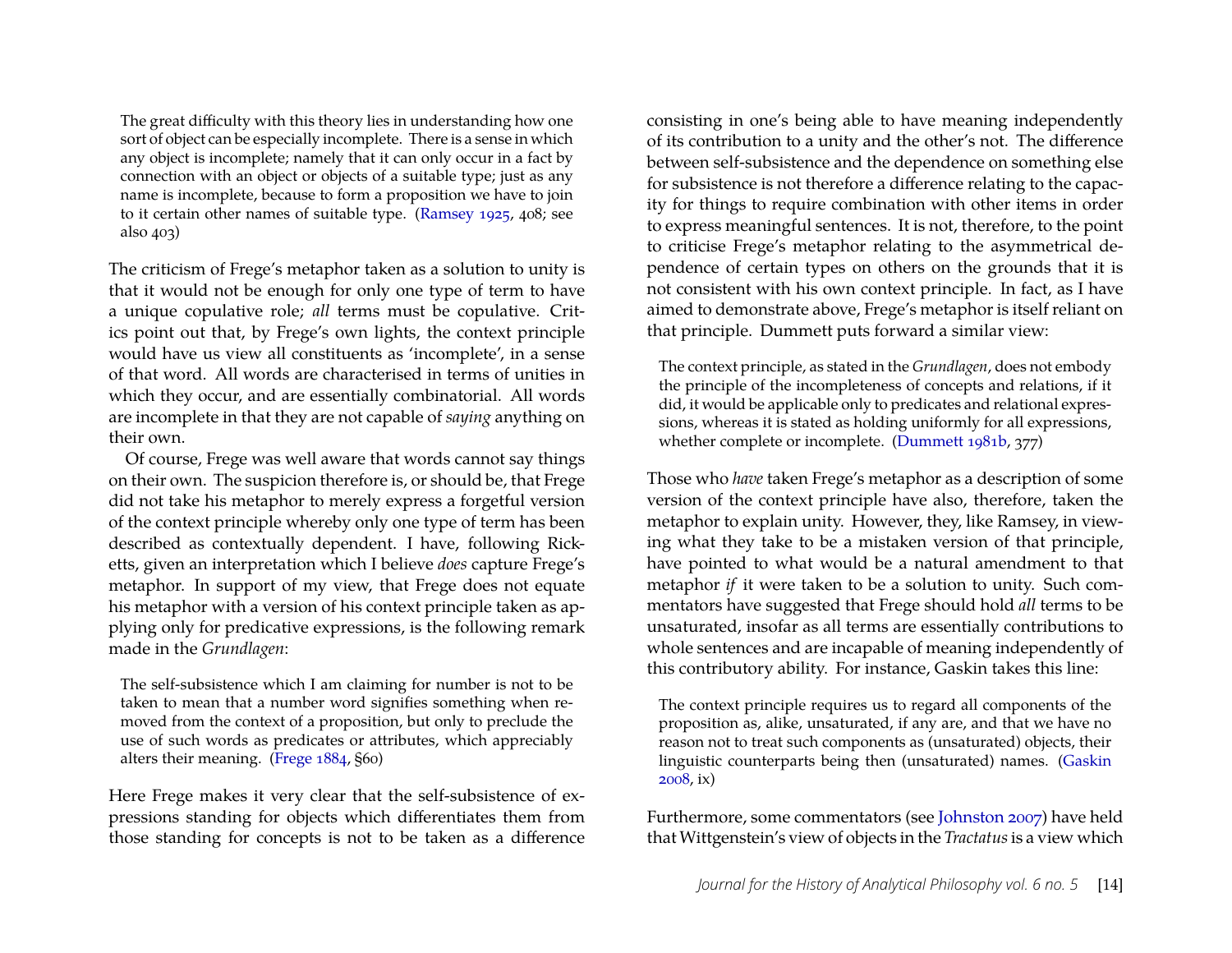embodies precisely this conception of *all* constituents as unsaturated. Linsky for instance says that '*All* of the constituents of the proposition in the *Tractatus* are incomplete' [\(1992,](#page-23-0) 267). In this section I have aimed to argue that Frege's metaphor is not an explanation of unity. Frege's metaphor is not a botched restatement of the context principle. For this reason, in my view it is not appropriate to characterise Wittgenstein's views as amendments to Frege's comments regarding unsaturation and saturation. It *is* certainly correct, however, to characterise Wittgenstein's views as being developed with Frege's context principle squarely in mind. In the next section I shall aim to demonstrate just how indebted Wittgenstein's position is to the context principle.

#### **5. Wittgenstein's Context Principle**

In this final section I will focus on Wittgenstein's notion of an object in the *Tractatus*. I aim to demonstrate how Wittgenstein's conception of an object is one which embodies a commitment to the context principle. Wittgenstein's avoidance of the problem of unity, therefore, shares Frege's top-down approach. Importantly, Wittgenstein remained steadfastly committed to this approach. Frege, by comparison, compromised his avoidance of the problem of unity by adopting the view that sentences were a species of complex proper name.

#### **5.1. Atomism and the** *Tractatus*

We saw, above, that Frege deploys the context principle in the *Grundlagen* in order to secure the existence of abstract objects. Frege does, however, state the principle in quite general terms. Wittgenstein deploys the principle in line with Frege's general prescript, and does not train his attention on abstract objects in particular. As Sullivan points out:

Instead of looking to find it [the context principle] at work in the *Tractatus* answering the question, how are numbers given to us?, we might look instead to the question, how are objects given to us? [\(Sullivan 2000,](#page-23-17) 68)

Despite his focus on expressions referring to numbers, Frege's principle applies not only to expressions referring to abstract objects, nor does it apply only to expressions referring to objects *simpliciter*. Frege's context principle applies to all words, including those standing for functions. Wittgenstein's use of the context principle is no less general than this; however, the word 'object' in the *Tractatus* is used in a different sense than it is for Frege. The metaphysical picture which Wittgenstein outlines in the early sections is atomistic in the following sense:

The world is the totality of facts ... The world divides into facts ... What is the case, the fact, is the existence of atomic facts...An atomic fact is a combination of objects (entities, things). (*[TLP](#page-23-2)*, 1.1, 1.13, 1.2, 2, 2.01)

A non-atomic fact is expressed by a non-elementary proposition. Non-elementary propositions are produced by performing operations on elementary propositions. Elementary propositions express atomic facts. As above, an atomic fact is a combination of objects. Objects are *entities* or *things*. This is vague, but deliberately so. *All* non-atomic facts are, ultimately, composed of atomic facts [\(Morris 2008,](#page-23-18) 31). *All* atomic facts are combinations of objects, and, importantly, are *only* composed of objects. Wittgenstein's notion of an object, then, has objects as the atoms of the world. For Frege, objects are the referents of singular terms; objects are individuated by their capacity for being selfidentical. The *Tractarian* category of objects, though, is one which exhaustively captures the constituents of atomic facts. There are no constituents of atomic facts which are not objects. Frege's notion of an object was one of a category alongside a variety of others, all of which were capable of being basic constituents. For Wittgenstein, to be a basic constituent just is to be an *object*. Whether the basic constituents are all, in the end, Fregean selfsubsisting entities, is a further question and not one which I will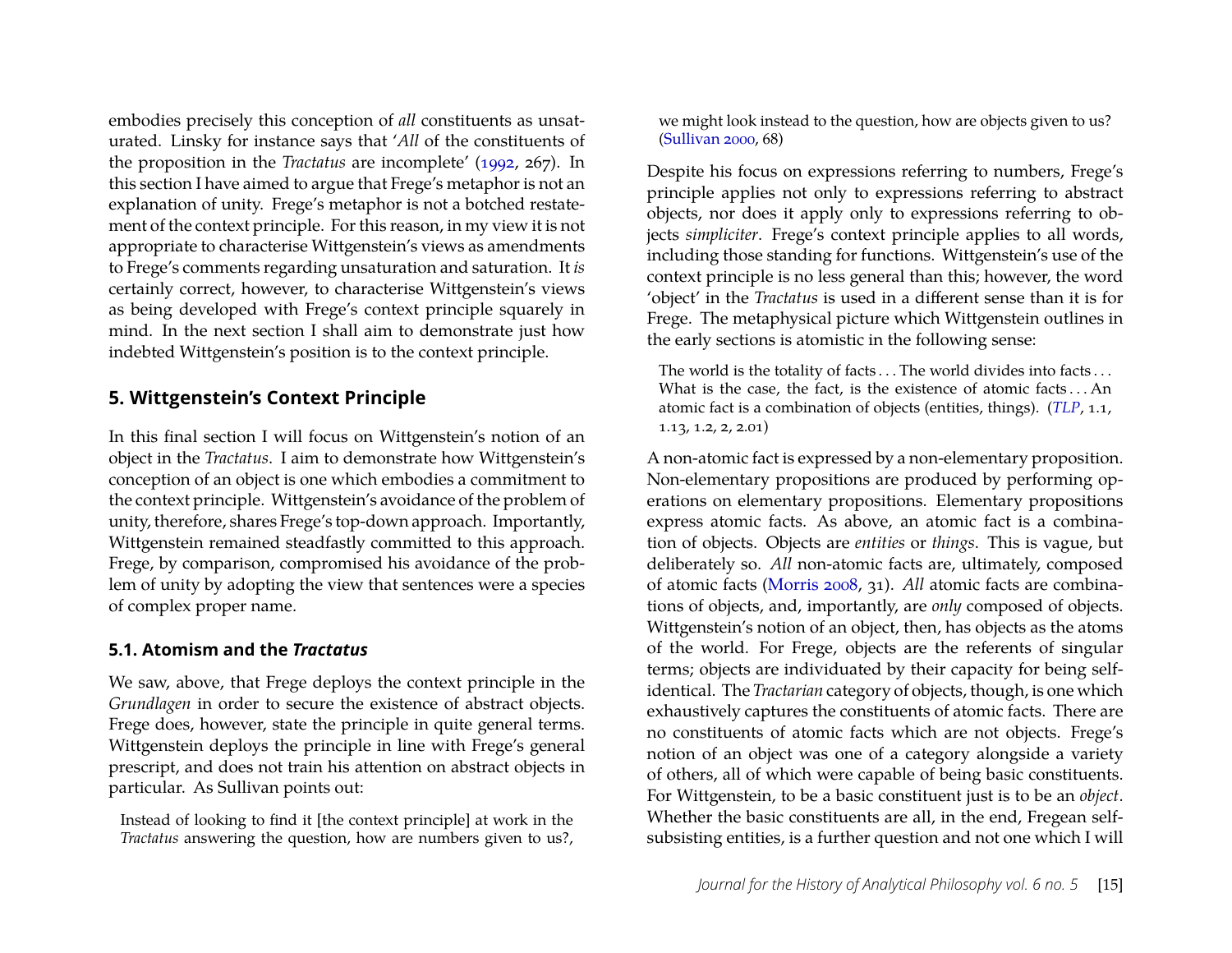answer here. Whether these ultimate constituents are particular or universal has been a source of ongoing discussion in the literature. I will not attempt to weigh in on that debate. Frege's context principle is general in that it applies to all words regardless of their type of meaning. Wittgenstein's context principle is no less general, he simply takes the notion of an object to include all of the possible basic constituents of atomic facts, exhaustively. Wittgenstein's notion of an object is general. As Johnston says:

Tractarian objects do not occupy a place in a Tractarian variety of entities of reference comparable to the place occupied by Fregean objects in the Fregean variety of entities of reference. [\(Johnston](#page-23-19) [2009,](#page-23-19) 146)

Whatever type objects turn out to be, two things can certainly be said of them. Objects are essentially combinatorial, and they are simple.

#### **5.2. Dependence and independence**

Having described objects also as *things*, Wittgenstein makes the following characterisation of them: 'It is essential to a thing that it can be a constituent part of an atomic fact' (*[TLP](#page-23-2)*, 2.011). I aimed to establish, above, that for Frege it is essential to a word that it be contributory to a unity. Moreover, I described Frege's ontological commitments as similarly essentially contributory. Words cannot be understood as capable of having meaning, and therefore cannot be understood as words at all, independently of their contributory capacity. It is written into the notion of what a word is that it combines with others in order to express statements. Wittgenstein clearly holds that his conception of an object is also one of a notion which cannot be characterised independently of its contributory capacity. It is *essential* to a thing's being an object that it can combine with others in order to form atomic facts.

The essentially combinatorial nature of an object is a conception which results from the priority of atomic facts over their constituents. If the characterisation of what it is for something to be an object makes essential reference to wholes of which those things are a part, then the whole can be said to be explanatorily prior.[2](#page-16-0) What it is for something to be an object is explained *in terms of* atomic facts of which objects are constituents.

Here we should note that although Wittgenstein's objects are construed as essentially the constituents of atomic facts, objects are not essentially the constituent of any *particular* atomic fact. Objects are essentially *possible* constituents of a fact. What it is for something to be an object is that it be the possible constituent of a fact. Any configuration of objects is a possible, and indeed actual, fact (2.0122). The *notion of object-hood* is dependent on *the notion of an atomic fact*, however, atomic facts are themselves also dependent on the actual, pertaining configurations of objects.

Wittgenstein's adoption of Frege's context principle comes to an adoption of a general top-down approach to unities, whereby

I do not have the space here for an extended treatment of the relationship between the principles of context and compositionality, hence my emphasis on one particular direction of priority. See [Dummett](#page-22-7) [\(1981a,](#page-22-7) 4), and [Gaskin](#page-22-9) [\(2008,](#page-22-9) 189, 254–58) for formulations of the context principle which are not in tension with the principle of compositionality.

<span id="page-16-0"></span><sup>2</sup>I have been placing great weight on the relation of dependence which runs between sub-propositional constituents and wholes of which they are a part. An anonymous referee has made the point that a relation of dependence conceivably runs in both directions. Sub-propositional constituents are indeed essentially constituents of unities, however it is also true that unities are functions of their parts. The very plausible principle of compositionality says that sentence meaning is a function of word meaning. It is certainly not my intention, in emphasising the priority of wholes over parts in a particular direction, to claim that parts do not play any role in determining the nature of unities in which they figure. I am not, for instance, endorsing Hans Sluga's [\(1975\)](#page-23-20) view that Fregean thoughts are unarticulated, and that any divisions between thoughts into parts is a convenience wholly imposed by ourselves. Similarly, Michael Resnik [\(1976,](#page-23-21) 137) held that the context principle provided the means to avoid the problem of unity by affording such a degree of priority to thoughts that he construed sub-propositional constituents as posterior abstractions, with such little status that their unification was unproblematic, merely because there was nothing in fact to unify.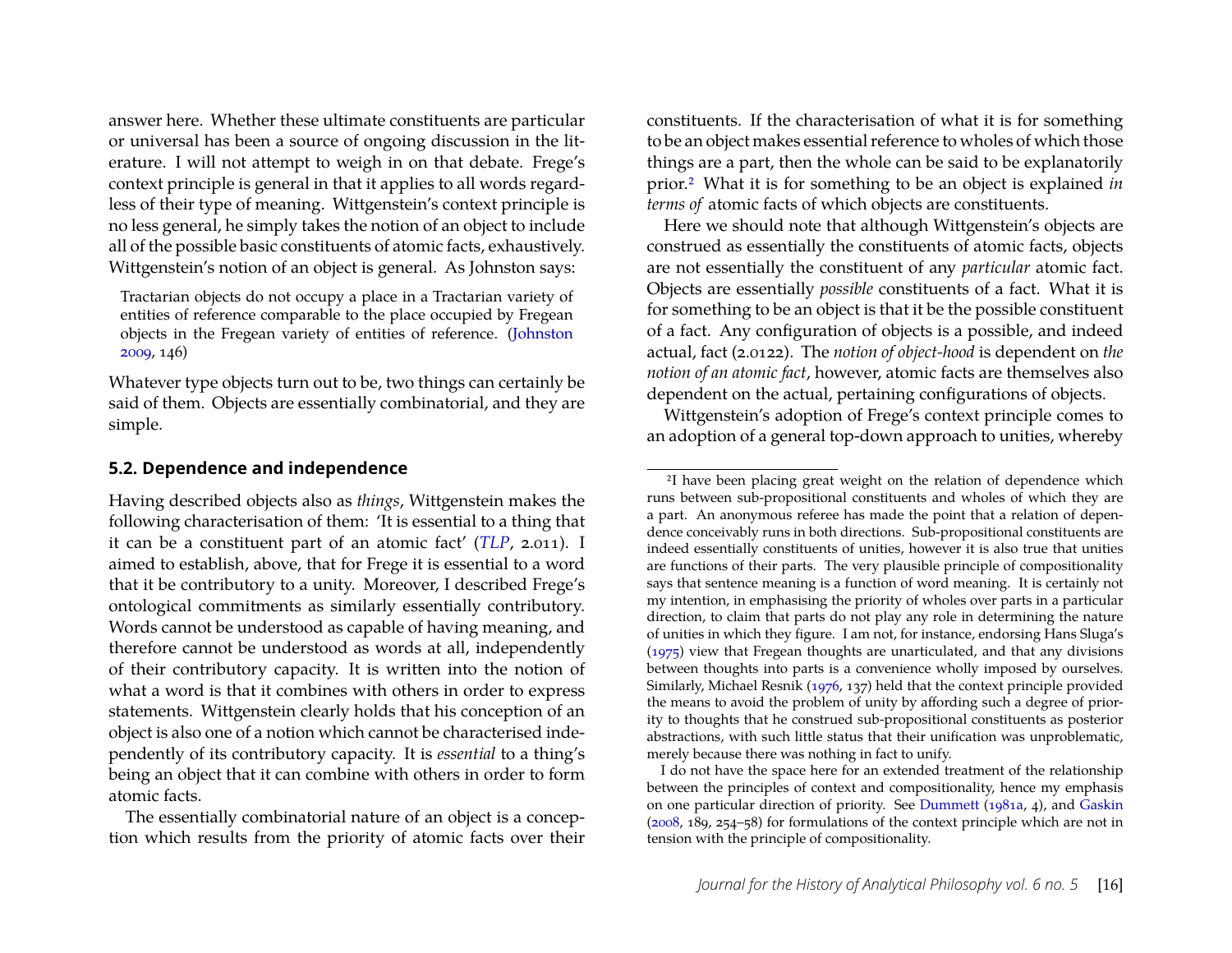their constituents are posterior to those unities. Wittgenstein emphasises this combinatorial nature where he says that:

Just as we cannot think of spatial objects at all apart from space, or temporal objects apart from time, so we cannot think of *any* object apart from the possibility of its connexion with other things. If I can think of an object in the context of an atomic fact, I cannot think of it apart from the *possibility* of this context (*[TLP](#page-23-2)*, 2.0121).

Here we can see that the possibility of combination into a unity is essential to any object. For Russell, the possibility of a term's combination into a unity was, if present at all, entirely accidental. If a thing did turn out to be able to combine with others, this ability would be explained in terms of an essential nature characterised quite independently of that ability. For Wittgenstein this possibility of combination is an 'internal quality' (*[TLP](#page-23-2)*, 2.01231); 'The possibility of its occurrence in atomic facts is the form of the object' (*[TLP](#page-23-2)*, 2.0141). Combination can only be an internal, or essential, quality of a thing if that thing is in some sense *dependent* on the notion of a combination, if combination is inseparable from the conception of that thing. The notion of a combination, a unity, is a notion on which that of an object depends for its essence. Frege did not have to explain the construction of propositions out of independently available constituents because he was not committed to any such notion of an independently available constituent. Wittgenstein, likewise, does not have to explain the unity of an atomic fact. The notion of an atomic fact is a given; the notion of object-hood is dependent on that of an atomic fact. Unity is not to be explained by the notion of an object; the notion of an object presupposes that of a unity. Indeed, Wittgenstein appeals to the essential nature of a word in a justificatory parenthesis: '(It is impossible for words to occur in two different ways, alone and in the proposition.)' (*[TLP](#page-23-2)*, 2.0122). We have seen that Frege expressly champions a conception of what it is for something to be a word from which this parenthesis follows as a consequence.

Wittgenstein says that:

In the atomic fact objects hang one in another, like the members of a chain. (*[TLP](#page-23-2)*, 2.03)

Objects do not require further objects to combine them. Objects hang *in* one another, without any additional binding agent. If this were not the case, a version of Bradley's regress would beckon. If objects combined into unities via the application of a further object, this further object would itself seem to require yet another object to combine *it* with the original constituents. Instead, objects are *all* essentially copulative. No particular item is individually responsible for the unity of an atomic fact. This is not to say, though, that objects are responsible for unity through a shared weight of responsibility, so to speak. Wittgenstein's talk of links of a chain is not itself an *explanation* of unity, it is a description of a particular conception of an object. This conception is itself a consequence of a view for which the problem of unity does not arise. Objects are *not* responsible for unity. The notion of a unity is prior, it is a given, through which we come to an understanding of object-hood. Objects hang in one another, objects are links of a chain. Unlike the links of a physical chain, however, the links of a logical chain possess no other nature than their being links of chains. Logical links do not have an essential nature which can be separated from their contribution to the chain. Logical links are characterised *wholly* in terms of their being links. A physical link might be described as having a particular material structure or shape. This shape coincidentally allows that item to perform a certain role in constructing chains. A logical link, an object, is not like this. A logical link is *nothing but* the link of a possible chain. The link is characterised only in terms of its being a member of a chain. Several objects do not *explain* the unity of a logical chain in virtue of their being able to hang in one another; they are able to hang in one another in virtue of being members of a chain.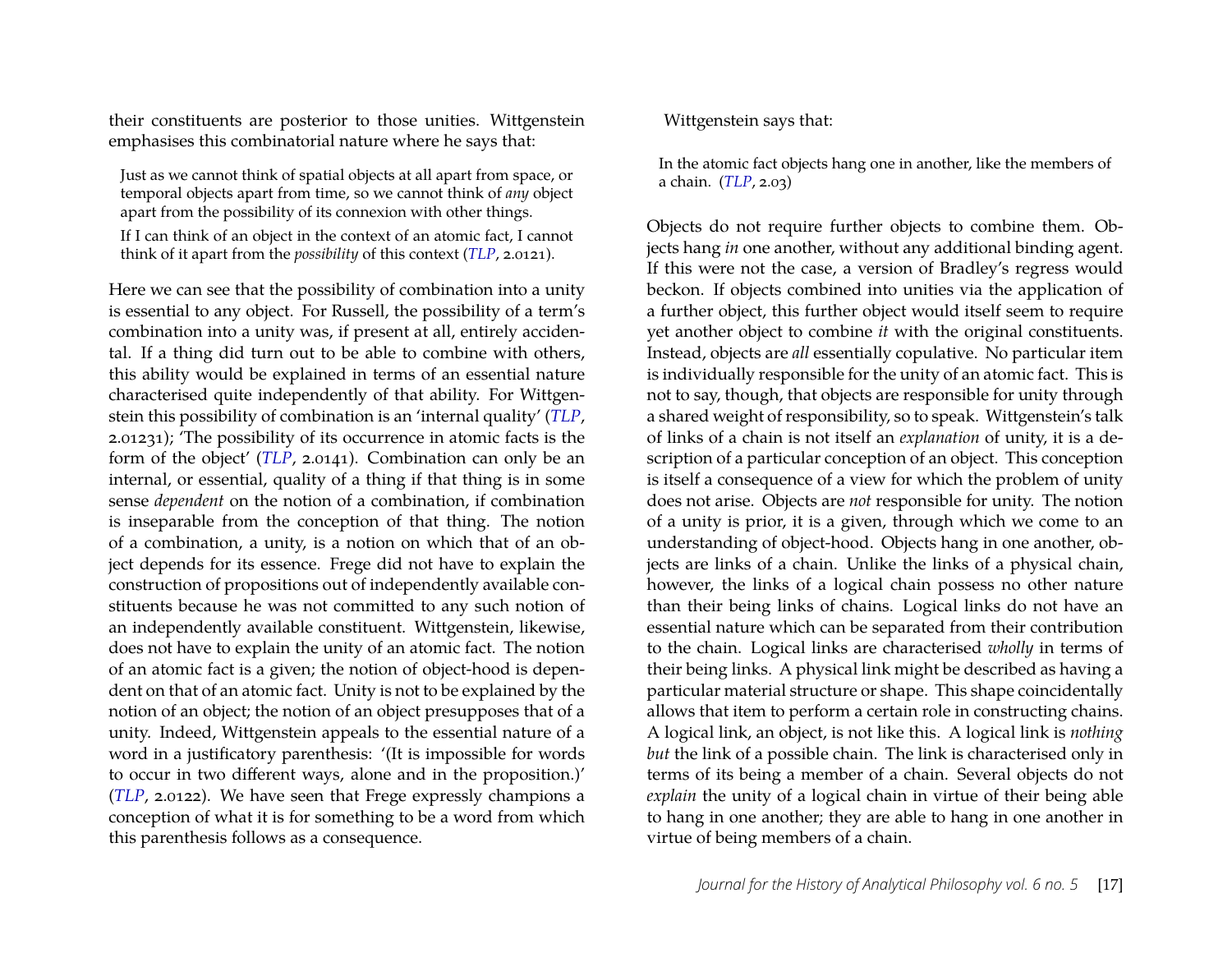#### **5.3. Names**

Wittgenstein says that: 'The name means the object, the object is its meaning' (*[TLP](#page-23-2)*, 3.203), and: 'The elementary proposition consists of names. It is a connexion, a concatenation, of names' (*[TLP](#page-23-2)*, 4.22). Given our characterisation of objects as the simple, basic constituents of the world, in whose shifting configuration change consists, it is clear that Wittgenstein's use of the word 'name' does not capture our everyday understanding of that word. What does not refer to a simple is not a name; this is a technical term. Names, for Wittgenstein, have reference. Names refer to objects. Since objects are simple, 'Names *cannot* be taken to pieces by definition' (*[TLP](#page-23-2)*, 3.261). An elementary proposition expresses a sense partially in virtue of its constituents referring to objects. An elementary proposition is capable of representing anything only if its constituents have reference:

The representing relation consists of the co-ordinations of the elements of the picture and the things. These co-ordinations are as it were the feelers of its elements with which the picture touches reality. (*[TLP](#page-23-2)*, 2.1515)

We saw that, for Frege, a sentence is capable of a truth value only if its constituents refer. A similar view is true for Wittgenstein; a proposition only has sense if its constituents refer. Furthermore, Frege took the truth of a statement, *in order* to establish that its constituents had referents. Wittgenstein does not take an elementary proposition's *truth* in order that he establish its constituents refer; he does take its having *sense* to establish that its constituents refer. If a proposition successfully expresses the conditions under which it is true or false, then its constituents may be taken to refer to objects. Hide Ishiguro described Wittgenstein's position:

The *Tractatus* view is that if one uses names in propositions and one understands the syntactical role they play, then the proposition would not have a definite sense *unless*the names obtained a definite reference . . . This identification need not be done in the presence of

the object. Even when the object is a perceptible one it need not be present. The object may not even be a perceptible one at all . . . We can learn what ' $\pi$ ' refers to and know that it is an unterminating decimal although we cannot perceive numbers . . . Russell believed that if we understand what a word 'means', we should either be able to describe it or be acquainted with it. We can only learn the meaning of a logically proper name by being acquainted with the object . . . But there is no reason to believe that Wittgenstein, who did not require that names have reference or meaning independently of this use in propositions, shared this view. [\(Ishiguro 1969,](#page-22-15)  $29 - 30$ 

Ishiguro's description of Wittgenstein's views, here, echo the way in which we saw Frege making use of the context principle in order to account for how abstract objects are given to us. This description is not focused only on those items we can neither intuit nor perceive, but clearly applies to all objects. Ishiguro is clear that, for Wittgenstein, we are able to establish that a name refers, if we are able to understand a proposition which says something *about* that name. We are not able to acquire any understanding of the referent of a name in advance of propositions which *say* something about that name. Dummett describes Frege's approach in a very similar way:

To regard the referent of a proper name as its bearer, the object which we use it to talk about, does not entail that we discriminate the object in advance of learning to use the name . . . it does not entail that we have any knowledge of the object in advance of knowledge *about* it and in advance of being able to say things about it by using the name in sentences. [\(Dummett 1981b,](#page-22-4) 347)

All of this is by way of rejecting any conception of Frege as an 'epistemological atomist', such as Russell was. Clearly there is a great deal of commonality between Frege and Wittgenstein's approaches here. Constituents are not construed as independently available, or prior to our understanding unities which say something about them. Wittgenstein remarks that:

The substance of the world *can* only determine a form and not any material properties. For these are first presented by the proposi-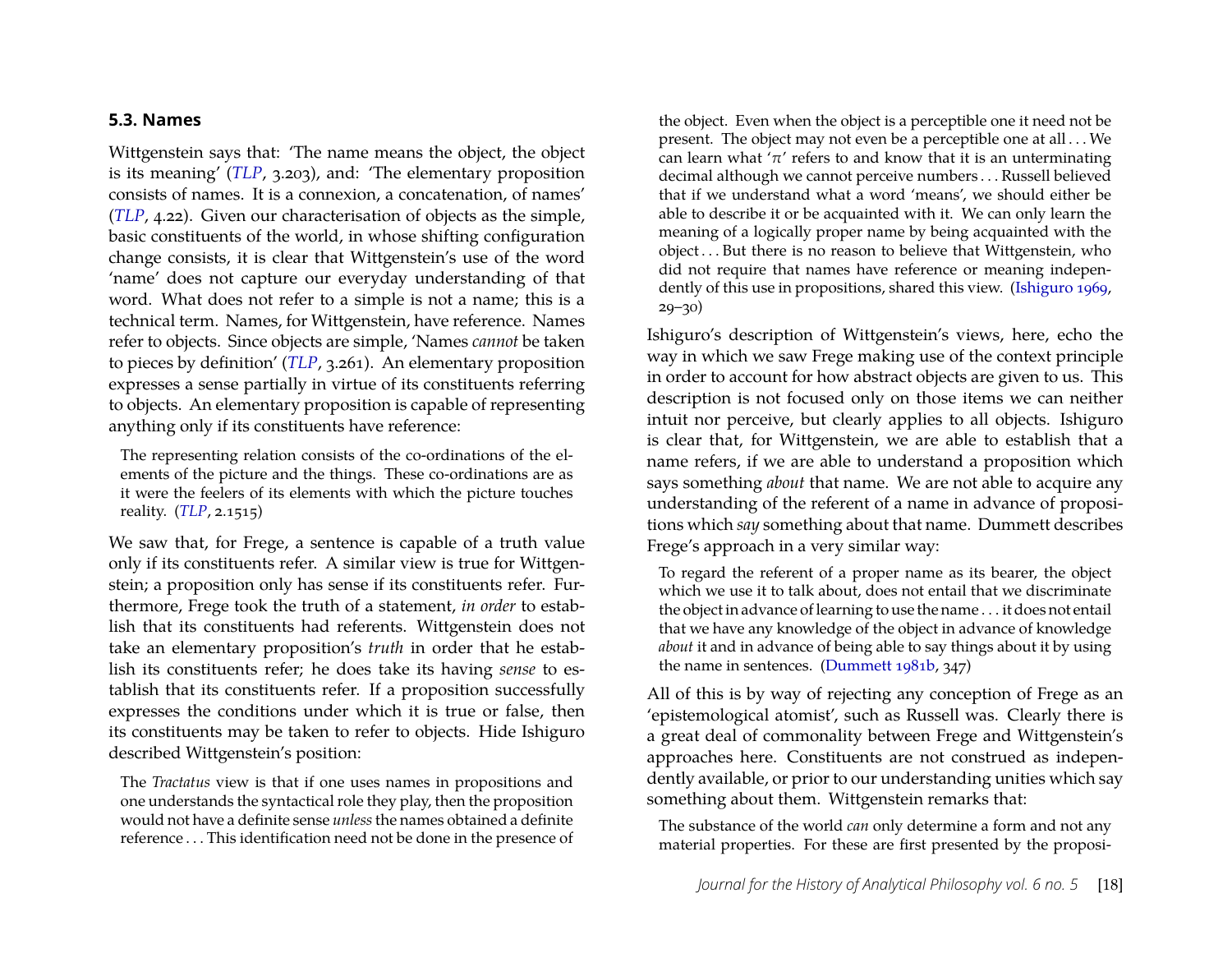tions—first formed by the configuration of the objects. Roughly speaking: objects are colourless. (*[TLP](#page-23-2)*, 2.0231–2.0232)

Material properties are a result of configurations, *combinations*, of objects. To attribute to anything a material property is to express a configuration of objects; un-configured objects are 'colourless'. One could not come to perceive anything about an object without understanding that object's being combined with others. One does not understand an object, one understands something about an object. This goes just as much for items of perception as it does for mathematical objects. Perception does not take place in advance of language. Language facilitates our understanding of objects, it facilitates our recognition of something *as* an object. To perceive is to perceive some *thing*, but our notion of *thing-hood* does not precede that of unities in which they figure. Dummett says this of Frege's use of the principle:

The objects which serve as referents cannot be recognised quite independently of language: it is only because we employ a language for the understanding of which we need to grasp various criteria of identity, *both for objects identified by means of names and for those identified ostensively by means of demonstratives*, that we learn to slice the world up, conceptually, into discrete objects. [\(Dummett 1981a,](#page-22-7) 407; emphasis added)

The context principle, therefore, applies to concrete objects, as well as abstract ones. Both Frege's and Wittgenstein's context principles are, as I have said, quite general in their application.

Names, for Wittgenstein, have reference. Propositions express things in virtue of representing a possible combination of the objects for which those names stand, and are true just in case the objects which those names refer to, do in fact stand in the combination so expressed. Propositions do not refer, for Wittgenstein, but they do express a sense; propositions express a *possible* fact. This is a point of departure from Frege's mature period, and an important one. Frege, in this period, took sentences to have both sense and reference. In *Grundgesetze* Frege held that sentences referred to objects, namely 'the True' or 'the False'. Frege makes this point when he says:

An object is anything that is not a function, so that an expression for it does not contain any empty place. A statement contains no empty place, and therefore we must take its *Bedeutung* as an object. But this *Bedeutung* is a truth-value. Thus the two truth-values are objects. [\(Frege 1893,](#page-22-11) 140)

Frege, here, appears to be basing his view that sentences refer to objects upon a previously available notion of an object, consequently concluding that sentences fulfil this criterion. Such a move does seem strange, given that Frege's previous conception of an object is itself one which makes essential reference to sentences with constituents standing for objects, namely identity statements. Frege appears to be construing sentences as referring to entities which themselves are construed in terms of sentences expressing them. Either Frege held to this circularity, or he had by this point abandoned the essentially contextual characterisation of objects. In other words, Frege appears to have abandoned the context principle. Wittgenstein also highlights this move on the part of Frege: 'For Frege the propositions of logic were names' (*[TLP](#page-23-2)*, 5.02).

Dummett is very critical of this move on the part of Frege, describing it, mildly, as a 'retrograde step' [\(1981a,](#page-22-7) 7), more disparagingly he says that 'this ludicrous deviation is prompted by no necessity, but is a gratuitous blunder' (184). Dummett says that Frege . . .

. . . assimilated sentences to complex singular terms, regarding them as standing for truth-values in the same way that complex terms stand for objects of other kinds . . . It was Frege's adoption of this new doctrine which, presumably, was responsible for the failure of the thesis, so heavily emphasised in the *Grundlagen*, that a word has meaning only in the context of a sentence. [\(Dummett](#page-22-7) [1981a,](#page-22-7) 7)

If one holds to the context principle, that words have meaning only in the context of a sentence, but also assimilates sentences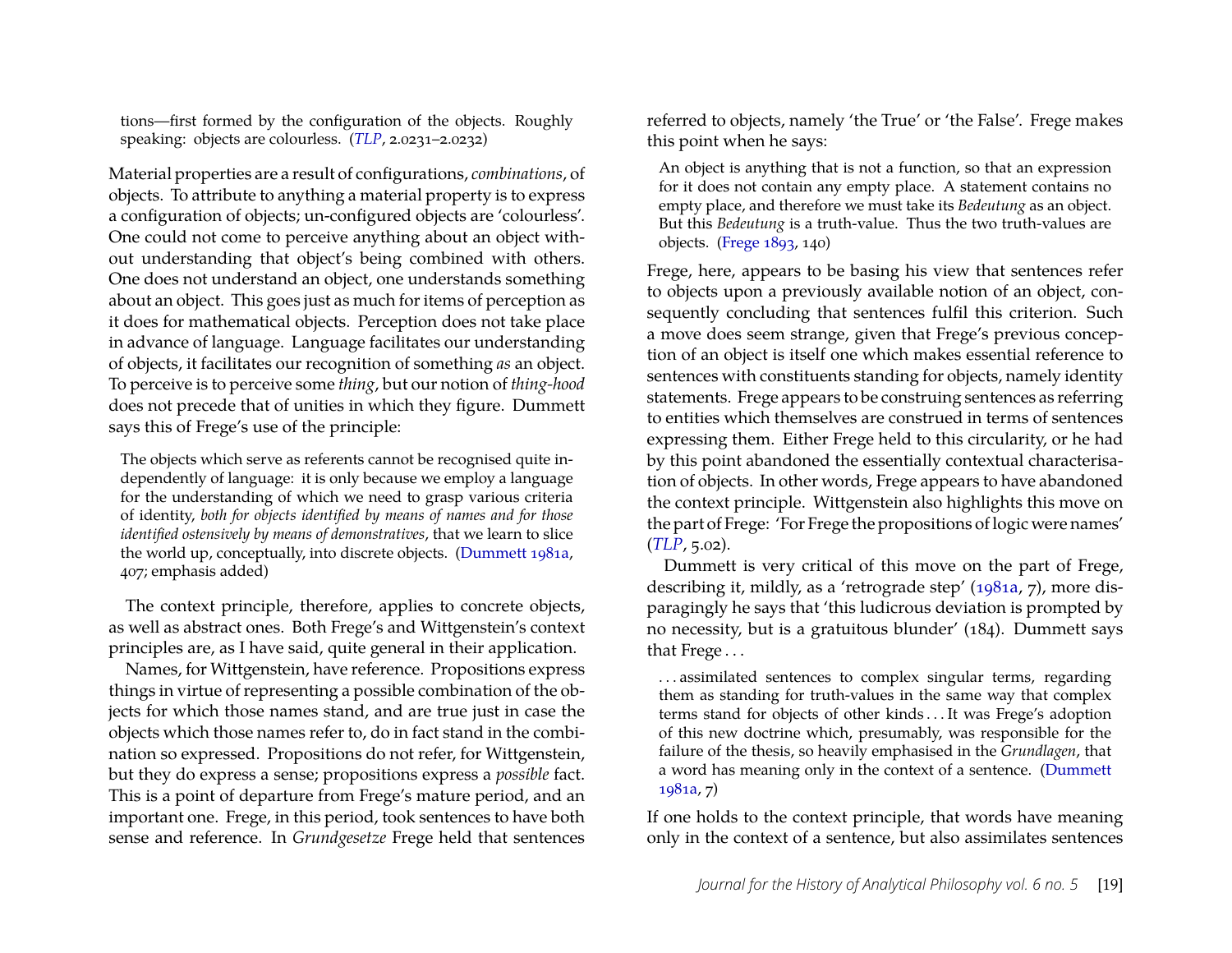themselves to types indistinguishable from sub-sentential ones, the worry emerges that sentences themselves would require a context in order to have meaning. A satisfactory further context would never be forthcoming, for each whole stands for an object on this view, and itself requires for its meaning a *further* context. To make such a move, to characterise whole sentences in such a way as to have them behave as names, is to fail to recognise that sentences have meaning in virtue of the meaning of their components, but are not themselves components. Sentences are entirely different from sub-sentential constituents. Sentences can *say* something; sentences can 'effect a linguistic act' [\(1981a,](#page-22-7) 7). Frege's deep insight was of the role of whole sentences as those things which other constituents are characterised *in terms of*. To dissolve this sharp distinction between sentences and constituents undermines the applicability of the context principle, on pain of the regress mentioned, and therefore undermines what was a fundamental cornerstone of Frege's approach. As Dummett says:

The context principle, however, is in a different case, precisely because a cardinal thesis of Frege's mature doctrine, the thesis that sentences are, logically, just a particular kind of complex proper name, is, if not formally inconsistent, at least in great tension with the principle that affords a unique logical role to sentences. [\(Dum](#page-22-4)[mett 1981b,](#page-22-4) 378)

Wittgenstein did not hold that propositions had a reference.<sup>[3](#page-20-0)</sup> Wittgenstein did not assimilate whole propositions to complex

It is imperative that Wittgenstein does not construe the sense of a proposition as anything which is itself contextually defined. Wittgenstein says this:

proper names; he maintained a sharp distinction between the constituents of an elementary proposition and the proposition itself. Frege held that sentences stand for objects, namely truth values. Frege seems to have abandoned his characterisation of objects as essentially contextual and instead held to a negative view of objects; anything which is not a function is an object. Since sentences are not functions, they appear to fulfil this criterion, consequently Frege assimilated sentences to complex proper names. As we saw, Wittgenstein's conception of an object is not that of Frege. Wittgenstein tells us that objects are both essentially combinatorial and simple. Propositions are, by definition, not simple. Wittgenstein is not bound to the assimilation of propositions to sub-propositional constituents. He does not hold to a particular negative criterion of a kind of sub-propositional constituent which propositions also happen to fulfil. Wittgenstein characterises objects and propositions in ways in which there will never be a danger that one might fulfil the criteria of the other. Of course this is not a happy coincidence, it is a result of Wittgenstein's holding to the deep insight which Dummett describes of Frege, namely that of the centrality of unities as things which 'play a unique role in language' [\(Dummett 1981a,](#page-22-7) 6).

<span id="page-20-0"></span><sup>3</sup>Frege's notion of sense is very often understood as the mode of presentation of a referent. For this reason, it is often held to be a problematic position which says that one can have sense without reference, a mode of presentation of nothing at all. I have been arguing that Wittgenstein's propositions express a sense but not a reference. An anonymous referee has pointed out that Wittgenstein's making this move is indeed consistent with the context principle, but is in tension with the conception of sense as a mode of presentation. The question remains, what then is Wittgenstein's conception of sense?

In order to say "*p*" is true (or false) I must have determined under what conditions I call "*p*" true, and thereby I determine the sense of the proposition. (*[TLP](#page-23-2)*, 4.063)

The sense of a proposition is a truth-condition. Since truth-conditions are not themselves elements which make essential reference to wholes of which they are a part (they are not the reference of a sub-propositional element), Wittgenstein avoids tension with the context principle. I take it that this is Wittgenstein's conception of sense.

Importantly, Wittgenstein did not hold that one can have sense without reference. A proposition only expresses a truth-condition if all of its elements refer. The failure of the name to refer results in the failure of the proposition to have sense. A proposition expresses its sense in virtue of its elements all having referents. The sense of a proposition is the condition under which it is true; it is the expression of the possible configuration of its elements' referents.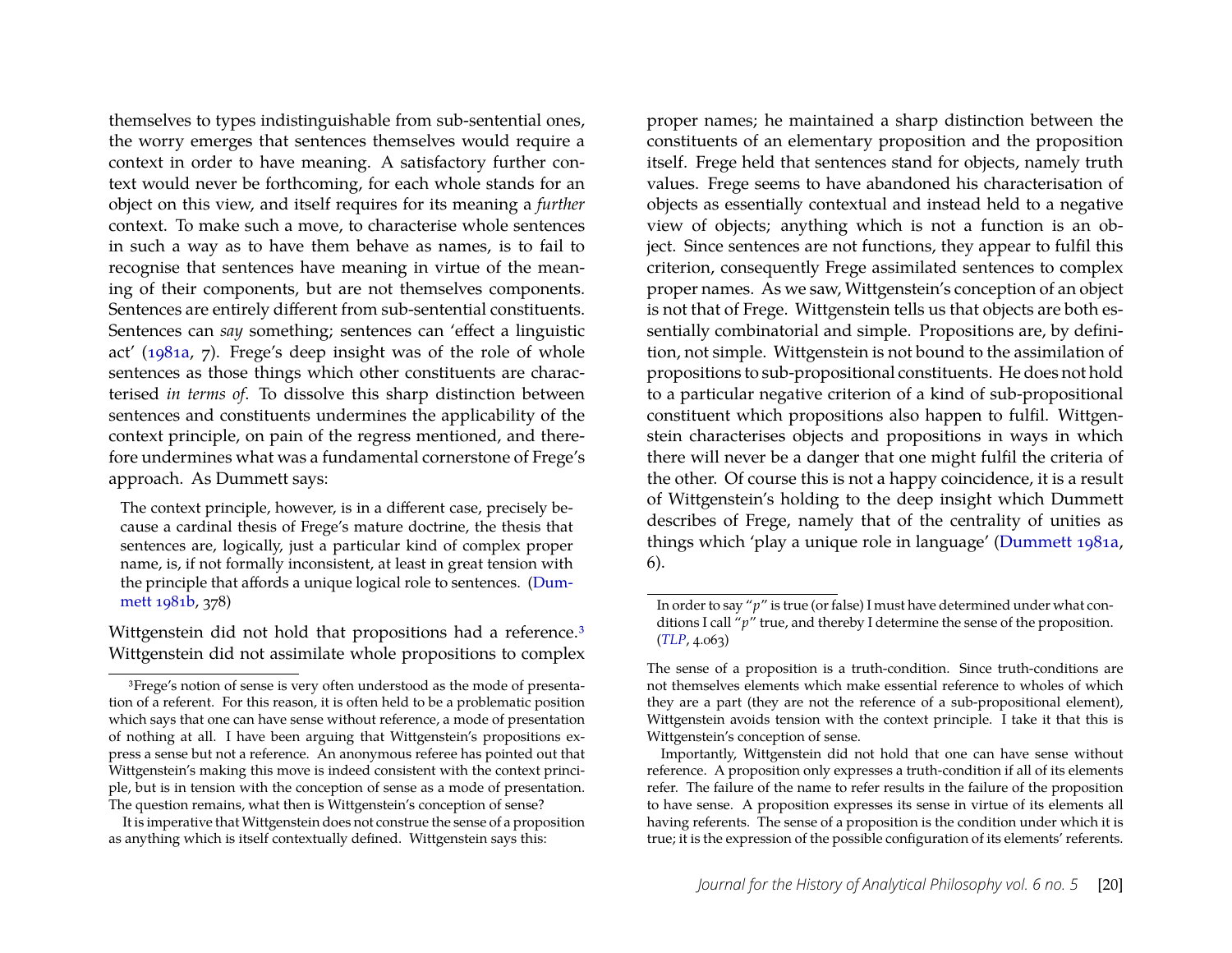The proposition expresses a sense:

Only facts can express a sense, a class of names cannot. (*[TLP](#page-23-2)*, 3.142)

Only unities are capable of expression. On Wittgenstein's view, as we have seen, a proposition has meaning, expresses a sense, in virtue of its representing objects as combined in a certain way. Names standing for those objects are not capable of being expressed independently, in isolation. Names standing for objects are the elements of an elementary proposition; the configuration of those names, the structure, expresses the possibility that objects for which those names stand are so configured. Configuration requires a plurality of things to configure. Names do not have a sense, but contribute to a proposition's having one. Wittgenstein's approach is one which stakes out a relationship *between* the reference of certain expressions and the sense of unities in which they occur. A proposition has sense if its elements refer. A proposition is not itself an element, it does not have reference.

To assimilate propositions to names would, on Wittgenstein's view, make propositions inexpressible on their own, an absurdity:

States of affairs can be described but not named. (Names resemble points; propositions resemble arrows, they have sense.) (*[TLP](#page-23-2)*, 3.144)

Wittgenstein clearly distinguishes names from propositions; Frege failed to maintain this distinction. In the *Tractatus* Wittgenstein avoids this problematic manoeuvre of Frege's and in doing so maintains the unique role of unities as those items capable of expression. The top-down approach which involves the priority of whole sentences over parts is difficult to maintain on the view that sentences are logically indistinguishable from their parts. Moreover, it is not clear what any other systematic attempt to distinguish sentences from constituents could be if not a logical one, obviously morphology will not do the job. As a result,

Frege's avoidance of the problem of unity was compromised as long as he held to the view that sentences were complex proper names. Wittgenstein's avoidance of the problem of unity was, by comparison, resolutely top-down.

#### **6. Conclusion**

I have aimed to describe the problem of the unity of the proposition as pressing for Russell due to certain commitments of his which Frege and Wittgenstein did not share. Russell held that all entities were 'terms'; independent and possessing an essential nature which makes no reference to unities in which they might figure. The combination of terms is, if anything, an accidental capability for terms. Russell does not hold the constituents of truth-evaluable items as being essentially combinatorial. In contrast, both Frege and, following him, Wittgenstein, construe their conception of sub-propositional constituents as essentially combinatorial. To make this move, to 'write into' [\(Johnston 2007,](#page-23-6) 241) the nature of a constituent a copulative ability, is to adopt a top-down approach. If constituents are essentially combinatorial, a characterisation of them must make essential reference to the combination itself. The combination, the unity, is prior in the sense that constituents depend on that unity for their very nature. Frege and Wittgenstein do not construct truth-evaluable items out of independently available constituents. The notion of a constituent is one derived from unities, unities which are prior to constituents in order of explanation. There is no problem of unity on the top-down approach to be solved, it is avoided entirely. Furthermore, I have aimed to establish that Frege's metaphor is not a solution to unity, and that the extension of this metaphor to Wittgenstein is therefore not appropriate. Lastly, I argued that Frege compromised this top-down approach by assimilating sentences to proper names in his mature philosophy. Frege abandoned his characterisation of objects as essentially contextual. Wittgenstein, however, did not hold that proposi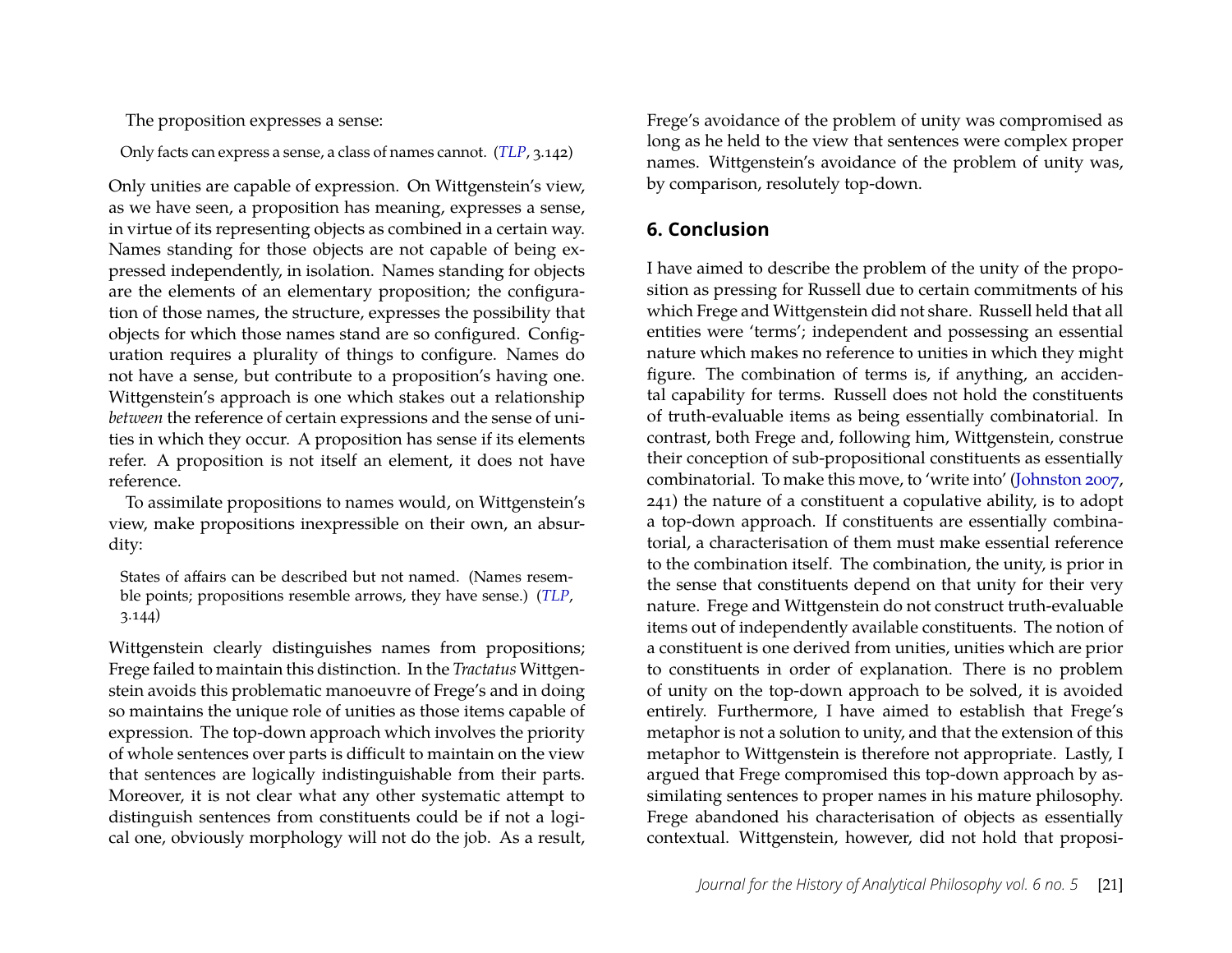tions had reference, and was not, therefore, led to hold this position. Wittgenstein maintained a distinction between unities and their constituents whereby propositions are uniquely construed as capable of expressing sense. Wittgenstein, though clearly indebted to Frege's context principle, held to it more steadfastly than did Frege himself.

#### **Acknowledgements**

I am very grateful to Colin Johnston for his extremely generous feedback on several earlier drafts of this paper, as well as for his numerous insightful comments during our discussions on the topic. I also wish to express my thanks to two anonymous referees from this journal for their useful comments.

#### **Oliver Thomas Spinney**

University of Manchester oliver.spinney@postgrad.manchester.ac.uk

#### **References**

- <span id="page-22-0"></span>Bradley, Francis Herbert, 1893. *Appearance and Reality*. Reprinted in *Writings on Logic and Metaphysics*, edited by J. Allard and G. Stock, pp. 115-201. Oxford: Oxford University Press, 1994.
- <span id="page-22-14"></span>Bronzo, Silver, 2017. 'Frege on Propositional Unity.' *British Journal for the History of Philosophy* 25: 750–71.
- <span id="page-22-2"></span>Burge, Tyler, 1986. 'Frege on Truth.' In [Haaparanta and Hintikka](#page-22-16) [\(1986\)](#page-22-16), pp. 97–154.
- <span id="page-22-1"></span>Candlish, Stewart, 2006. *The Bradley/Russell Dispute and its Significance for Twentieth Century Philosophy*. Basingstoke: Palgrave Macmillan.
- <span id="page-22-8"></span>Demopoulos, William, 2013. *Logicism and its Philosophical Legacy*. Cambridge: Cambridge University Press.
- <span id="page-22-7"></span>Dummett, Michael, 1981a. *Frege: Philosophy of Language*, 2nd ed. London: Duckworth.
- <span id="page-22-4"></span>, 1981b. *The Interpretation of Frege's Philosophy*. Cambridge, MA: Harvard University Press.
- <span id="page-22-13"></span>Frege, Gottlob, 1879. *Begriffsschrift*. Translated in part by M. Beaney in [Frege](#page-22-17) [\(1997\)](#page-22-17), pp. 47–78.
- <span id="page-22-10"></span> $\frac{1}{1882}$ , Letter to Marty, 29 August 1882. Translated by H. Kaal in [Frege](#page-22-17) [\(1997\)](#page-22-17), pp. 79–83.
- <span id="page-22-5"></span>, 1884. *Die Grundlagen der Arithmetik: eine logisch mathematische Untersuchung über den Begriff der Zahl*. Breslau: W. Koebner. Translated into English as *The Foundations of Arithmetic*, by J. L. Austin, 2nd revised ed. Oxford: Blackwell, 1974.
- <span id="page-22-12"></span>, 1892a. 'Über Begriff und Gegenstand.' Translated by P. Geach as 'On Concept and Object' in [Frege](#page-22-17) [\(1997\)](#page-22-17), pp. 181–93.
- <span id="page-22-6"></span>, 1892b. 'Über Sinn und Bedeutung.' Translated by M. Black as 'On *Sinn* and *Bedeutung*' in [Frege](#page-22-17) [\(1997\)](#page-22-17), pp. 151–72.
- <span id="page-22-11"></span>, 1893. *Grundgesetze der Arithmetik*, vol. I. Translated in part by M. Beaney in [Frege](#page-22-17) [\(1997\)](#page-22-17), pp. 194–223.
- <span id="page-22-17"></span>, 1997. *The Frege Reader*, edited by M. Beaney. Oxford: Blackwell.
- <span id="page-22-9"></span>Gaskin, Richard, 2008. *The Unity of the Proposition*. Oxford: Oxford University Press.
- <span id="page-22-16"></span>Haaparanta, Leila and Jaakko Hintikka, eds., 1986. *Frege Synthesized*. Dordrecht: D. Reidel.
- <span id="page-22-3"></span>Hylton, Peter, 2005. *Propositions, Functions, and Analysis: Selected Essays on Russell's Philosophy*. Oxford: Clarendon Press.
- <span id="page-22-15"></span>Ishiguro, Hide, 1969. 'Use and Reference of Names.' In *Studies in the Philosophy of Wittgenstein*, edited by P. Winch, pp. 20–50. Oxford: Routledge.